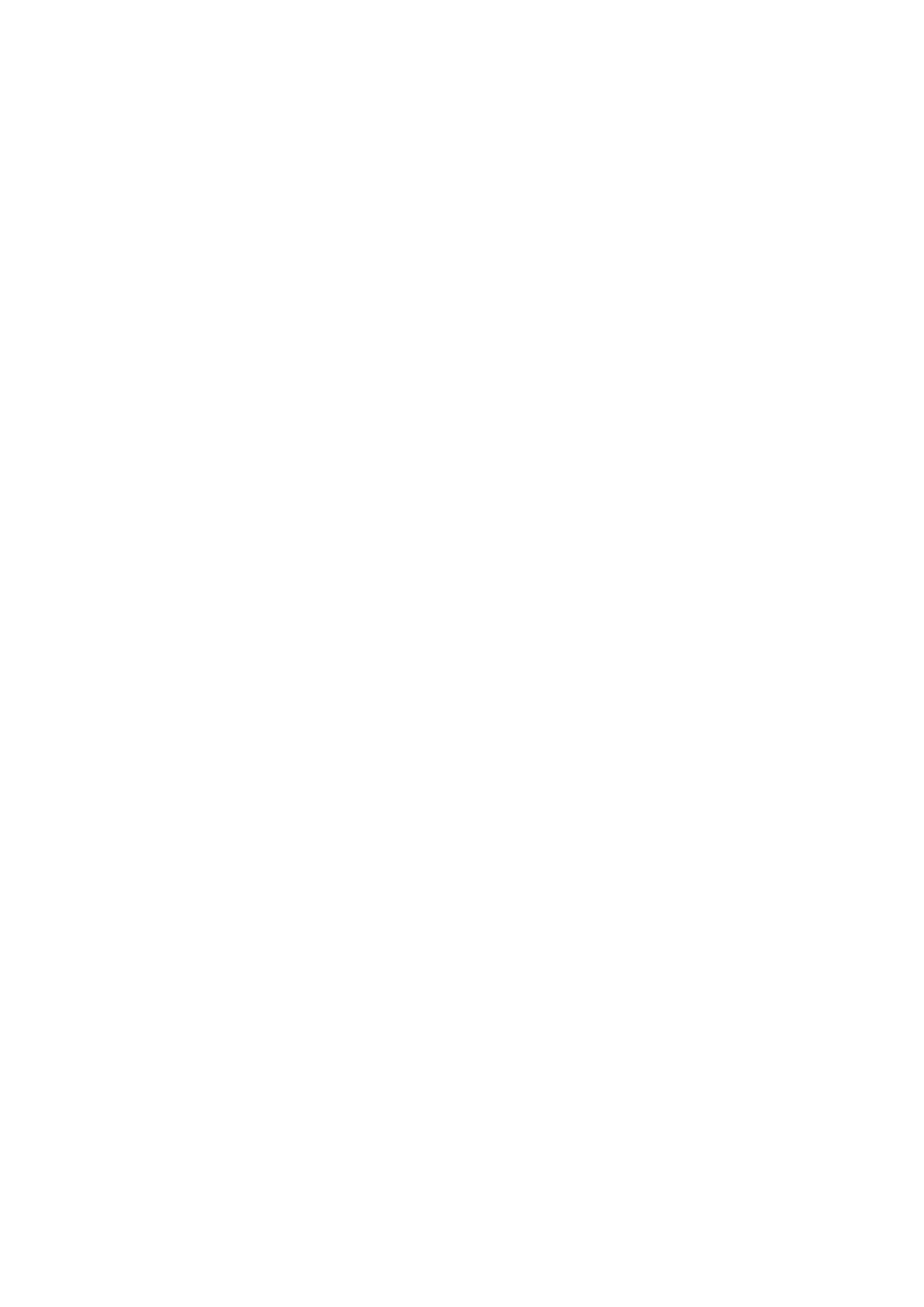#### Abstract

A game is both an interesting and a complex application. Having a shared state makes it a challenging undertaking to develop it in a peer-to-peer setting. XP2Pilot is an implementation of such a game. It is a fully decentralized version of  $XPilot\text{-}NG$ , built on top of Pulsar.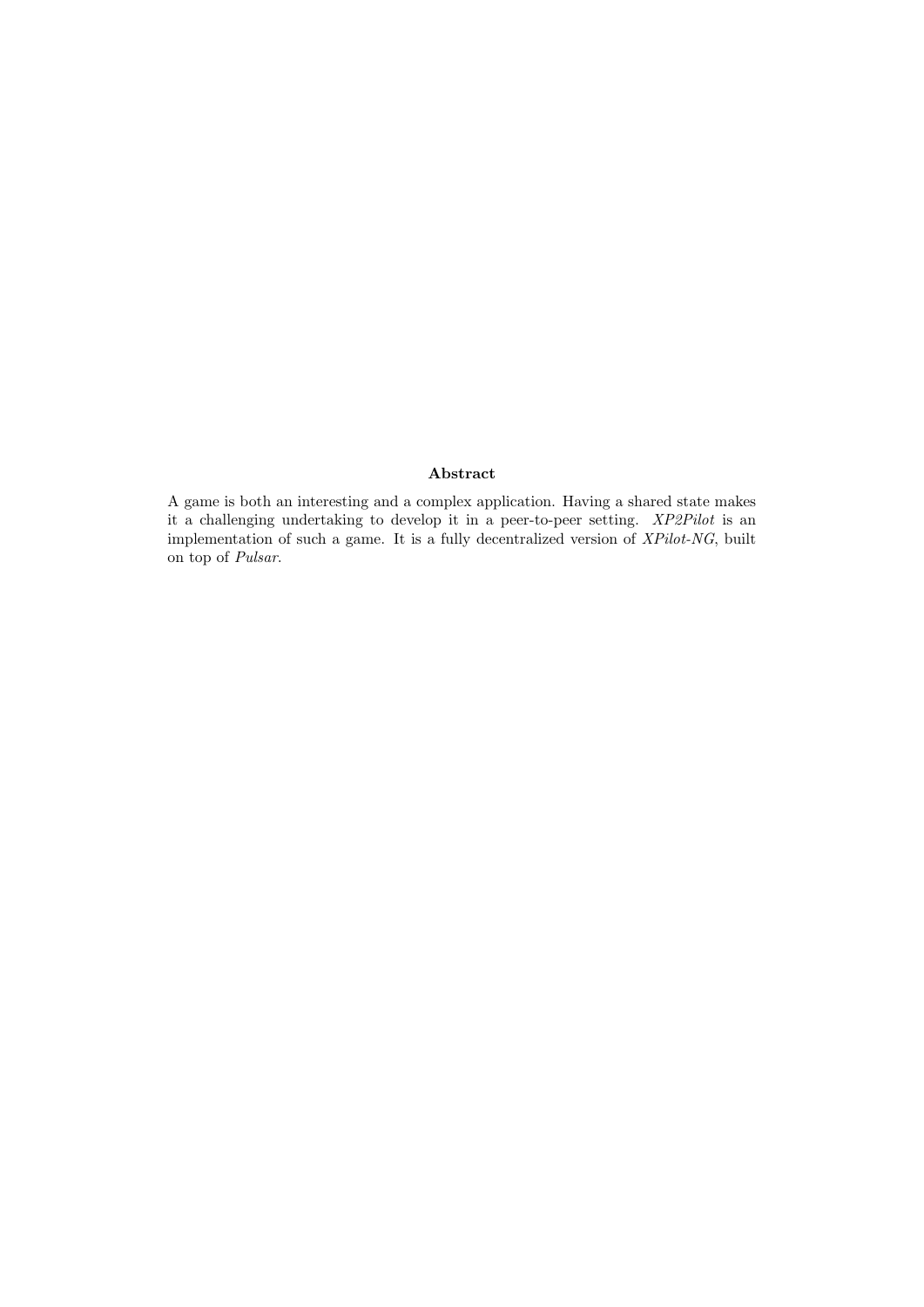#### Acknowledgments

First of all, I would like to thank Prof. Dr. Wattenhofer for giving me the opportunity to work on this most interesting and challenging project. During this truly unique experience, I benefitted not only on a technical but also on a personal level.

Stefan Schmid and Thomas Locher, my faithful advisors, thank you for not breaking my e-bike when you took it for a ride.

Special thanks to Remo Meier who allowed me to use Pulsar and was always quick to respond to my numerous questions.[1](#page-3-0)

Cordial thanks to the open-source communities. They make the world a better place. At least the virtual one.

To the Swiss taxpayers, thank you for financing my education. Keep up the good work, the  $SFTZ^2$  $SFTZ^2$  is such an awesome institution.

To the TIK, thank you for lending me Funghi. He was a good companion who never let me down during the six months we spent together. I wished all laptops would behave like he did.

To the Swiss Federal Railways, thank you for letting me feed Funghi on your trains. We could spend even more time working together.

Thanks to my family, friends and fellow students for playing my game when it was neither finished nor fun.

Thanks, Jean-Paul Würth. Your nonsense full of meaning helped me in a crucial moment.

To all those who pretended listening to me when I was complaining - I hope we can still be friends.

Let's not forget all the brave readers of this report:

#### Thank you and good luck!

<span id="page-3-0"></span><sup>&</sup>lt;sup>1</sup>Yes, I know, I should have read the documentation first.

<span id="page-3-1"></span> $^2$ Aka $\rm{EPFZ}$ aka $\rm{ETHZ}.$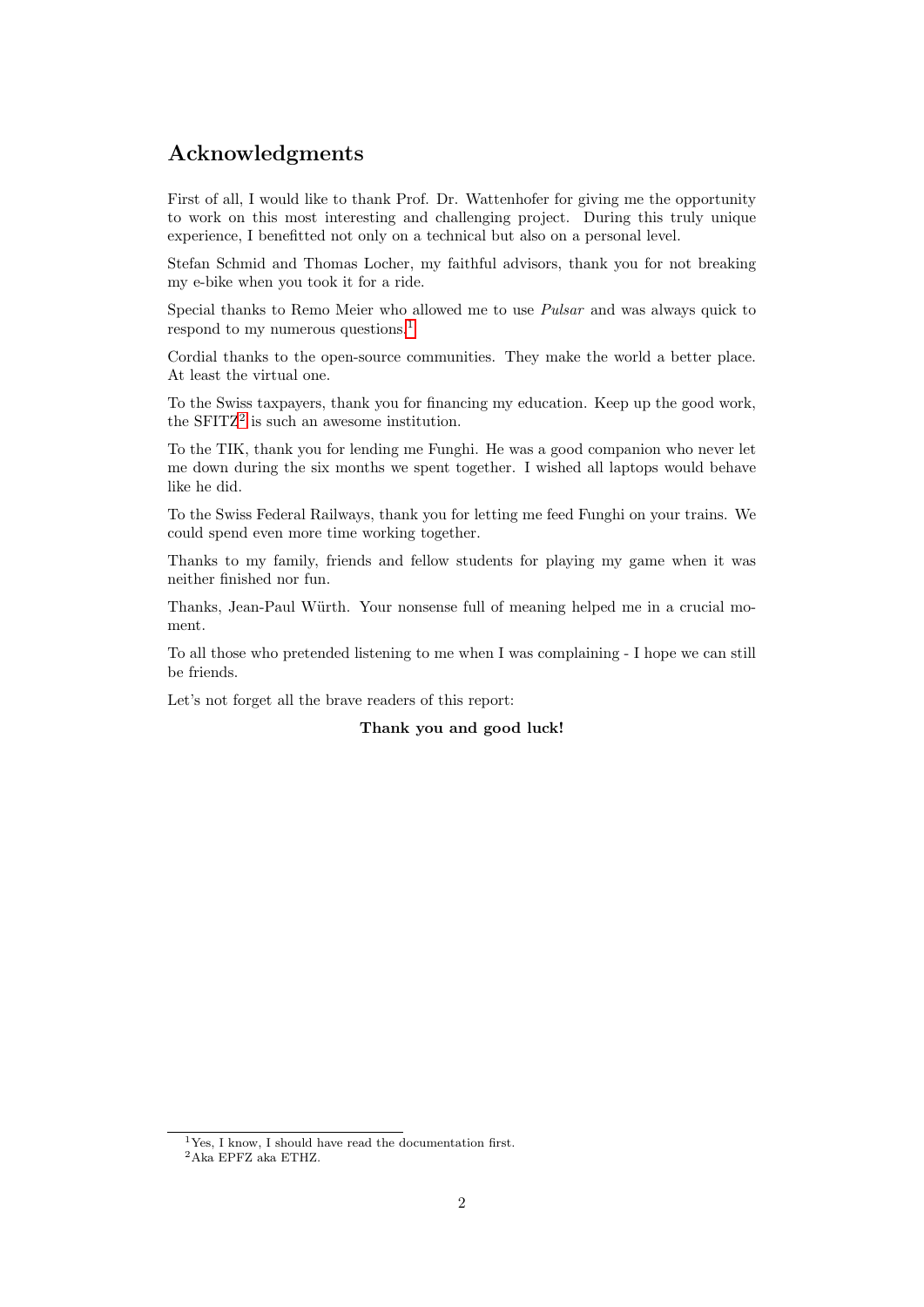## **Contents**

| $\mathbf{1}$ |                                     | Introduction<br>$\bf 5$                                                       |  |  |  |  |  |  |  |  |  |
|--------------|-------------------------------------|-------------------------------------------------------------------------------|--|--|--|--|--|--|--|--|--|
|              | 1.1                                 | $\overline{5}$                                                                |  |  |  |  |  |  |  |  |  |
|              |                                     | $\overline{5}$<br>1.1.1                                                       |  |  |  |  |  |  |  |  |  |
|              |                                     | $\overline{5}$<br>1.1.2                                                       |  |  |  |  |  |  |  |  |  |
|              |                                     | 6<br>1.1.3                                                                    |  |  |  |  |  |  |  |  |  |
|              | 1.2                                 | 6                                                                             |  |  |  |  |  |  |  |  |  |
|              |                                     |                                                                               |  |  |  |  |  |  |  |  |  |
| $\bf{2}$     |                                     | $\overline{7}$<br>Components                                                  |  |  |  |  |  |  |  |  |  |
|              | 2.1                                 | $\overline{7}$<br>Game                                                        |  |  |  |  |  |  |  |  |  |
|              | 2.2                                 | 7                                                                             |  |  |  |  |  |  |  |  |  |
| 3            | 9<br><b>Architecture and Design</b> |                                                                               |  |  |  |  |  |  |  |  |  |
|              | 3.1                                 | 9                                                                             |  |  |  |  |  |  |  |  |  |
|              | 3.2                                 | 10                                                                            |  |  |  |  |  |  |  |  |  |
|              | 3.3                                 | 11                                                                            |  |  |  |  |  |  |  |  |  |
|              | 3.4                                 | 11                                                                            |  |  |  |  |  |  |  |  |  |
|              |                                     | 3.4.1<br>11                                                                   |  |  |  |  |  |  |  |  |  |
|              |                                     | 12<br>3.4.2                                                                   |  |  |  |  |  |  |  |  |  |
|              |                                     | 12<br>3.4.3                                                                   |  |  |  |  |  |  |  |  |  |
|              | $3.5\,$                             | 12                                                                            |  |  |  |  |  |  |  |  |  |
|              | 3.6                                 | 13                                                                            |  |  |  |  |  |  |  |  |  |
|              |                                     | 3.6.1<br>14                                                                   |  |  |  |  |  |  |  |  |  |
|              |                                     | 15<br>3.6.2                                                                   |  |  |  |  |  |  |  |  |  |
|              | 3.7                                 | 17                                                                            |  |  |  |  |  |  |  |  |  |
|              | 3.8                                 | 18                                                                            |  |  |  |  |  |  |  |  |  |
|              |                                     |                                                                               |  |  |  |  |  |  |  |  |  |
|              | 3.9                                 | 19                                                                            |  |  |  |  |  |  |  |  |  |
| 4            |                                     | Implementation<br>21                                                          |  |  |  |  |  |  |  |  |  |
|              | 4.1                                 | 21                                                                            |  |  |  |  |  |  |  |  |  |
|              | $4.2\,$                             | The ch.dongxi.xpilot.game.*classes $\ldots \ldots \ldots \ldots \ldots$<br>21 |  |  |  |  |  |  |  |  |  |
|              | 4.3                                 | The ch.dongxi.xpilot.legacy.* classes<br>21                                   |  |  |  |  |  |  |  |  |  |
|              |                                     | The $ch.dongxi.xpilot.legacy.map package    $<br>22<br>4.3.1                  |  |  |  |  |  |  |  |  |  |
|              |                                     | The ch.dongxi.xpilot.legacy.net.packet package<br>22<br>4.3.2                 |  |  |  |  |  |  |  |  |  |
|              | 4.4                                 | 22                                                                            |  |  |  |  |  |  |  |  |  |
|              | 4.5                                 | 22                                                                            |  |  |  |  |  |  |  |  |  |
|              |                                     | 23<br>The ch.dongxi.xpilot.legacy.p2p.message package<br>4.5.1                |  |  |  |  |  |  |  |  |  |
|              | 4.6                                 | 23<br>The ch.dongxi.xpilot.pulsar.*classes                                    |  |  |  |  |  |  |  |  |  |
|              | 4.7                                 | 24                                                                            |  |  |  |  |  |  |  |  |  |
|              | 4.8                                 | The ch.dongxi.xpilot.view.*classes $\ldots \ldots \ldots \ldots \ldots$<br>24 |  |  |  |  |  |  |  |  |  |
|              | 4.9                                 | 25                                                                            |  |  |  |  |  |  |  |  |  |
|              | 4.10                                | 25                                                                            |  |  |  |  |  |  |  |  |  |
|              |                                     |                                                                               |  |  |  |  |  |  |  |  |  |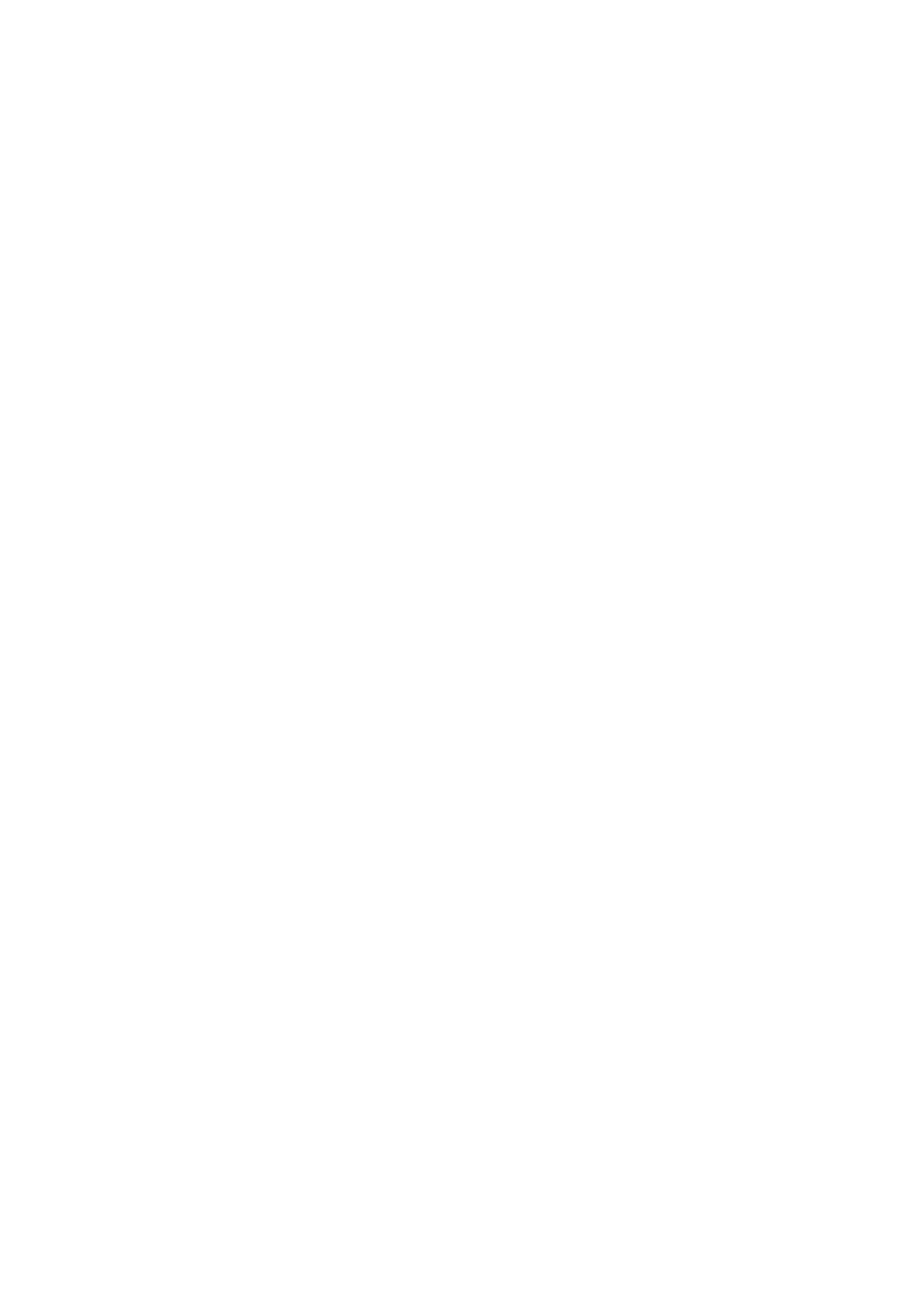### <span id="page-6-0"></span>Chapter 1

## Introduction

There are many peer-to-peer applications, but most of them do not have a shared state. On the other hand, games have to deal with player interaction, i.e. a shared state. Would it not be interesting to store and manipulate a shared state in a not only distributed but also fully decentralized system, in other words, build a peer-to-peer game?

#### <span id="page-6-1"></span>1.1 Common Uses of Peer-to-Peer

#### <span id="page-6-2"></span>1.1.1 File Sharing

The most prominent use of peer-to-peer technology nowadays is file sharing. The Gnutella network is one example of an early successful application, and today Bittorrent [\[1\]](#page-32-0) is the dominant file sharing protocol.

The characteristics of file sharing are that the content is static, i.e. the file being shared does not change,<sup>[1](#page-6-4)</sup> there are no timing constrains, and the goal is to transmit information from one to many other nodes. If we only look at the information that has been sent after the transfer is complete, it is equivalent to one server sending the same content to many clients.<sup>[2](#page-6-5)</sup>

#### <span id="page-6-3"></span>1.1.2 Multimedia Live Streaming

The new trend in peer-to-peer computing is to replace a streaming server with a peerto-peer distribution scheme. In Switzerland  $Zattoo<sup>3</sup>$  $Zattoo<sup>3</sup>$  $Zattoo<sup>3</sup>$  is already a popular live video streaming system, although it does not deliver very good quality. Joost is a service by the makers of Kazaa and Skype. Pulsar [\[2\]](#page-32-1), is a new peer-to-peer based protocol which promises good performance.

We find some of the same characteristics in streaming as in file sharing: the goal is to distribute content from one server to many clients in an efficient and robust way. If we consider each frame of a video stream separately, the content is also static, but small and with a short life-span. But contrarily to file sharing there are timing constrains. The frames have to be delivered in order and on time. A delay of a few seconds is acceptable, but certainly a few hours or days like we know it from file sharing applications, is out of question.

<span id="page-6-4"></span><sup>&</sup>lt;sup>1</sup>In case it does change, it will be shared as a new file.

<span id="page-6-6"></span><span id="page-6-5"></span><sup>2</sup>Of course it is far more efficient, and even if the first node goes offline the data keeps spreading. <sup>3</sup>http://www.zattoo.com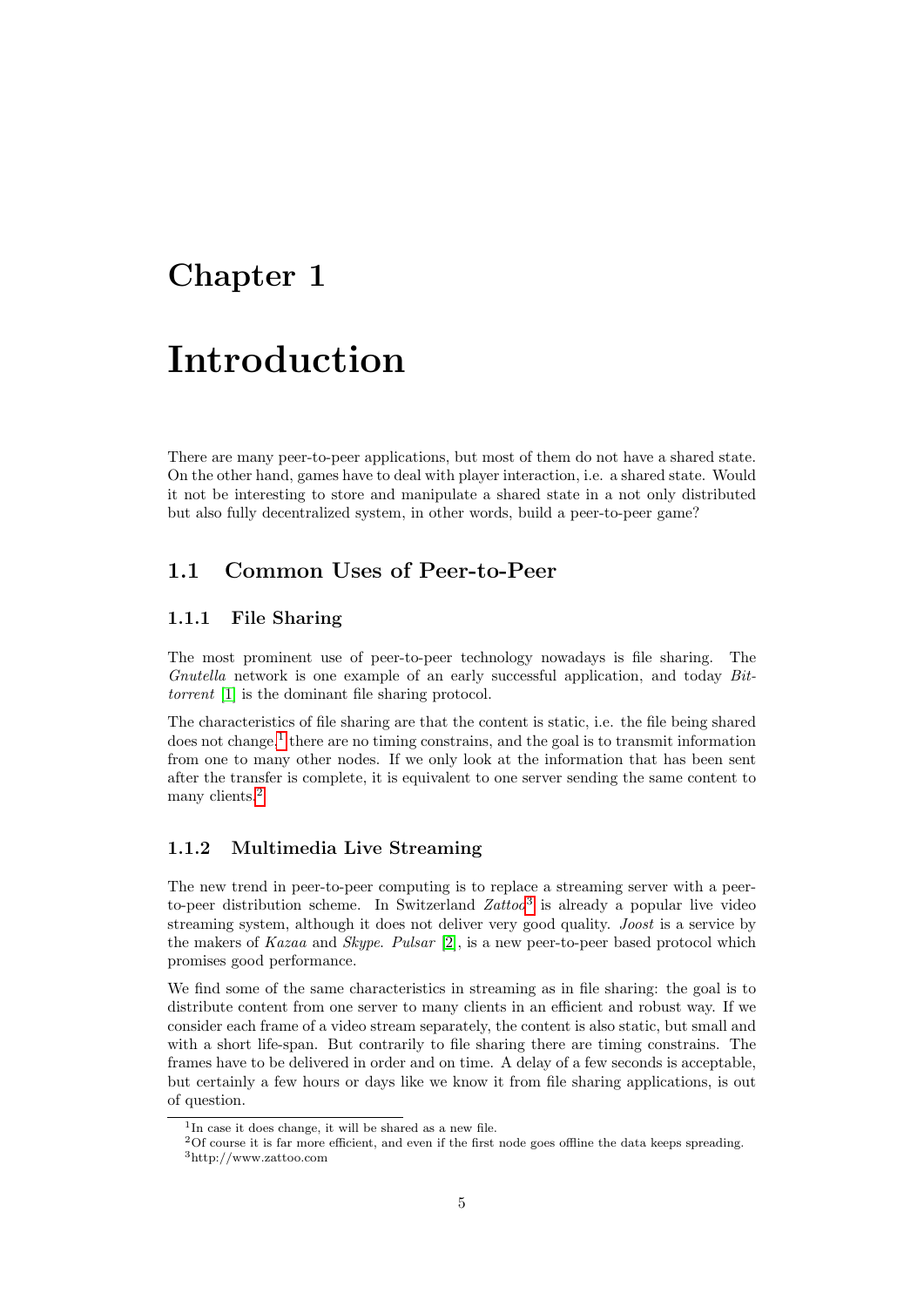#### <span id="page-7-0"></span>1.1.3 Distributed Hash Tables

A distributed hash table (DHT) is a fully decentralized system for storing, looking up and retrieving key-value pairs. Important features include scaling to a large number of nodes, fast message routing and good performance and resilience under churn. Well known examples of DHTs are CAN [\[3\]](#page-32-2), Chord [\[4\]](#page-32-3) and Pastry [\[5\]](#page-32-4).

A DHT consists of a keyspace, i.e. the set of allowed keys, for example the 16 bytes bit strings, and a keyspace partitioning scheme describing how to split ownership among participating nodes.

To illustrate this, let us consider a circular keyspace. Each node has its own ID that serves as a key or, if it is not in the right format, can be hashed into a key. This ID defines its position on the circle. The node owns and is responsible for all the keys between its ID and the ID of the next node on the circle.

The nodes connect to neighbours and arrange themselves in an overlay network. The different protocols define to which and to how many neighbours a node has to connect. This determines how fast a protocol can route messages, how well it scales and handles churn.

The data stored in a DHT is also static. Direct modification of the values is not possible. To update a value, a new value is inserted with an identical key, to replace the old one.

#### <span id="page-7-1"></span>1.2 Peer-to-Peer and Games

Games are an interesting application for peer-to-peer computing. While a shared state and player interactions need to be taken care of (i.e., the content is not static), absolute correctness and consistency do not have to be guaranteed (a game is no banking software). As long as they do not trouble the user too often, errors can be tolerated.

In order for a game to be easily distributed, locality of interest is essential [\[6\]](#page-32-5). A peer-topeer game where every node needs to know about everything is certainly feasible, but it would not benefit of most advantages of a distributed system. Depending on the game, a node's visibility can be limited without influencing the user experience, e.g. any 2D war game with limited screen size and fog of war.<sup>[4](#page-7-2)</sup> On the contrary, it would be absurd to play chess seeing only a quarter of the board at the time.

There are also timing constrains to be considered when implementing a game, as the user expects a fast feedback for his actions. In this sense, a game might be even more sensitive to delays than a live streaming application.

Any game will have its share of cheaters, and so will peer-to-peer ones. The architecture of the system should include anti-cheating mechanisms whenever possible, and make it hard to cheat when it cannot be prevented.

<span id="page-7-2"></span> $4$  [\[7\]](#page-32-6) further reduced the amount of data transmited by defining focus sets.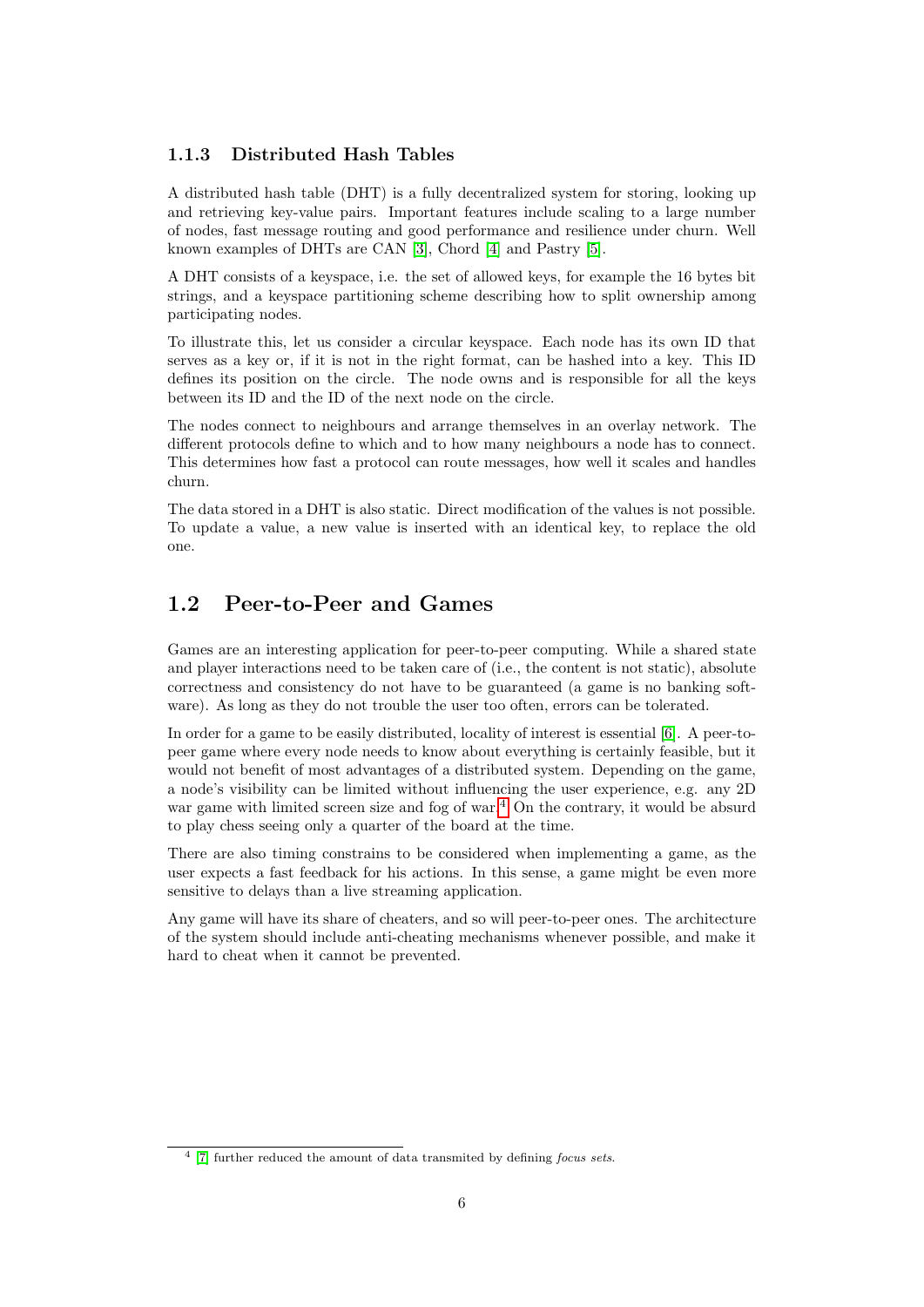### <span id="page-8-0"></span>Chapter 2

## **Components**

#### <span id="page-8-1"></span>2.1 Game

Instead of writing a new game from scratch, we chose a existing open-source client-server game. Two multiplayer games, both realtime, were considered:

Quake 3 is a first person shooter and has been used many times for research (e.g., [\[7\]](#page-32-6), [\[8\]](#page-32-7)). Its engine is freely available, but some components still have to be bought to actually run the game. The game is also fairly complex, has advanced graphics and dead reckoning.

XPilot (Fig. [2.1](#page-9-0)) is an Asteroids-like 2D multiplayer game, where items can be collected to enhance the offense or defense characteristics of the player's ship. It is the game used by [\[9\]](#page-32-8) to implement their model. It is open-source,  $\frac{1}{1}$  $\frac{1}{1}$  $\frac{1}{1}$  and rather simple. It can be simplified further by removing features like items, shields and fuel.

The main reason to choose XPilot was it's simplicity compared to Quake 3, making it easier to adapt, as the focus was more on peer-to-peer aspects than on a game with many features or nice graphics.

#### <span id="page-8-2"></span>2.2 Network: Peer-to-Peer Overlay

As the goal was not to develop yet another type of peer-to-peer overlay network, we decided to reuse an existing DHT. We only needed a protocol with an available implementation, which could build and maintain an overlay network and route messages in it in a relatively short time. We tried to keep our game implementation as independent as possible from the underlying protocol and its implementation.

The first versions of our prototype were running on  $FreePastry^2$  $FreePastry^2$ , a free java implementation of the Pastry [\[5\]](#page-32-4) protocol. The main drawback was that a node cannot signal that it wants to leave the network. Its absence is only detected after a timeout. But for our game to be responsive, we wanted to avoid as many timeouts as possible.

Therefore, we switched to  $Pulsar<sup>3</sup>$  $Pulsar<sup>3</sup>$  $Pulsar<sup>3</sup>$ , which provides all required features, in particular fast message routing and keyspace management.

<span id="page-8-3"></span><sup>&</sup>lt;sup>1</sup>Available from sourceforge.net.

<span id="page-8-4"></span><sup>2</sup>Available at http://freepastry.rice.edu/.

<span id="page-8-5"></span><sup>3</sup>With the friendly permission of its creator.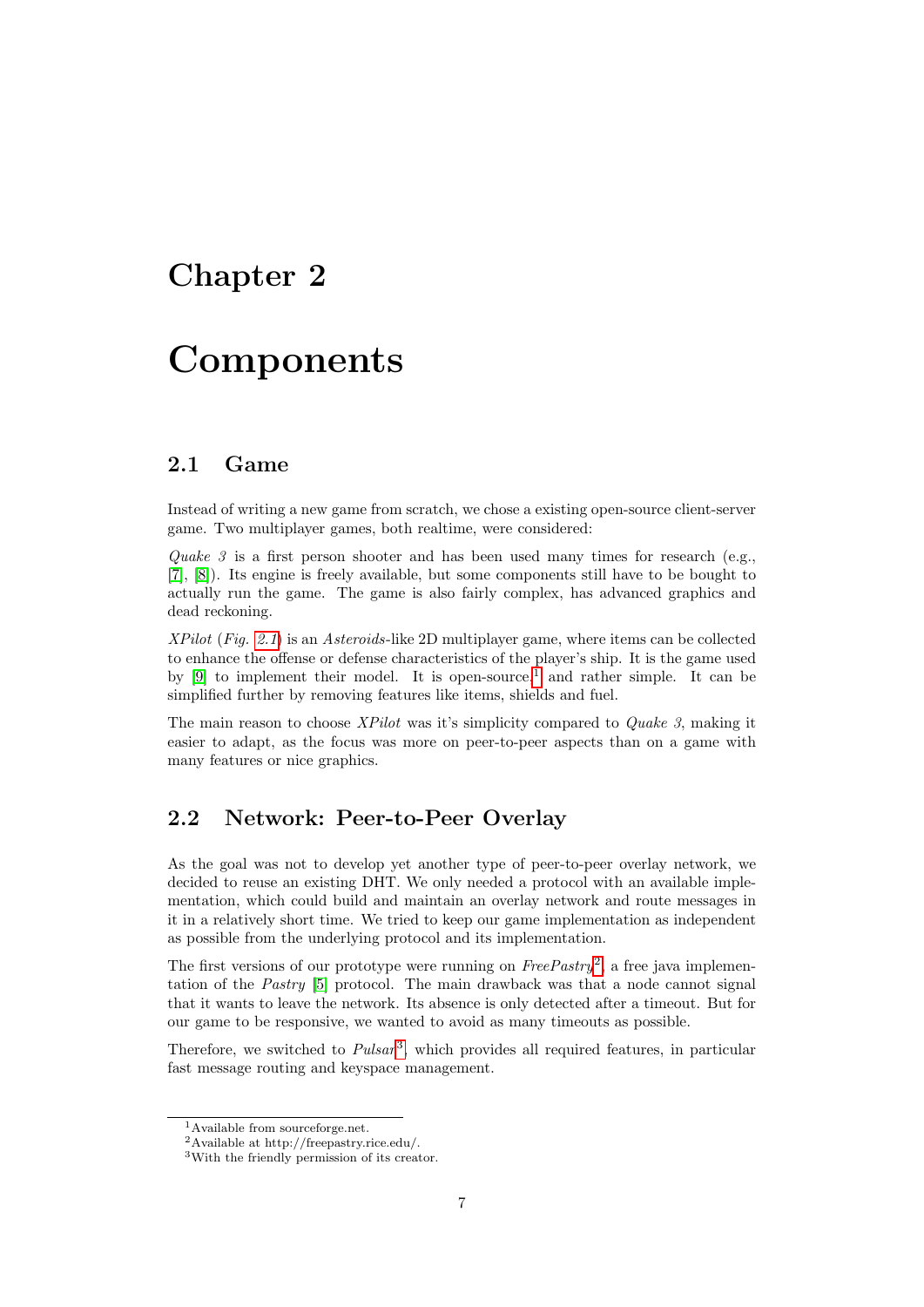<span id="page-9-0"></span>

Figure 2.1:  $\emph{xpilot-ng-sdl}$  screenshot.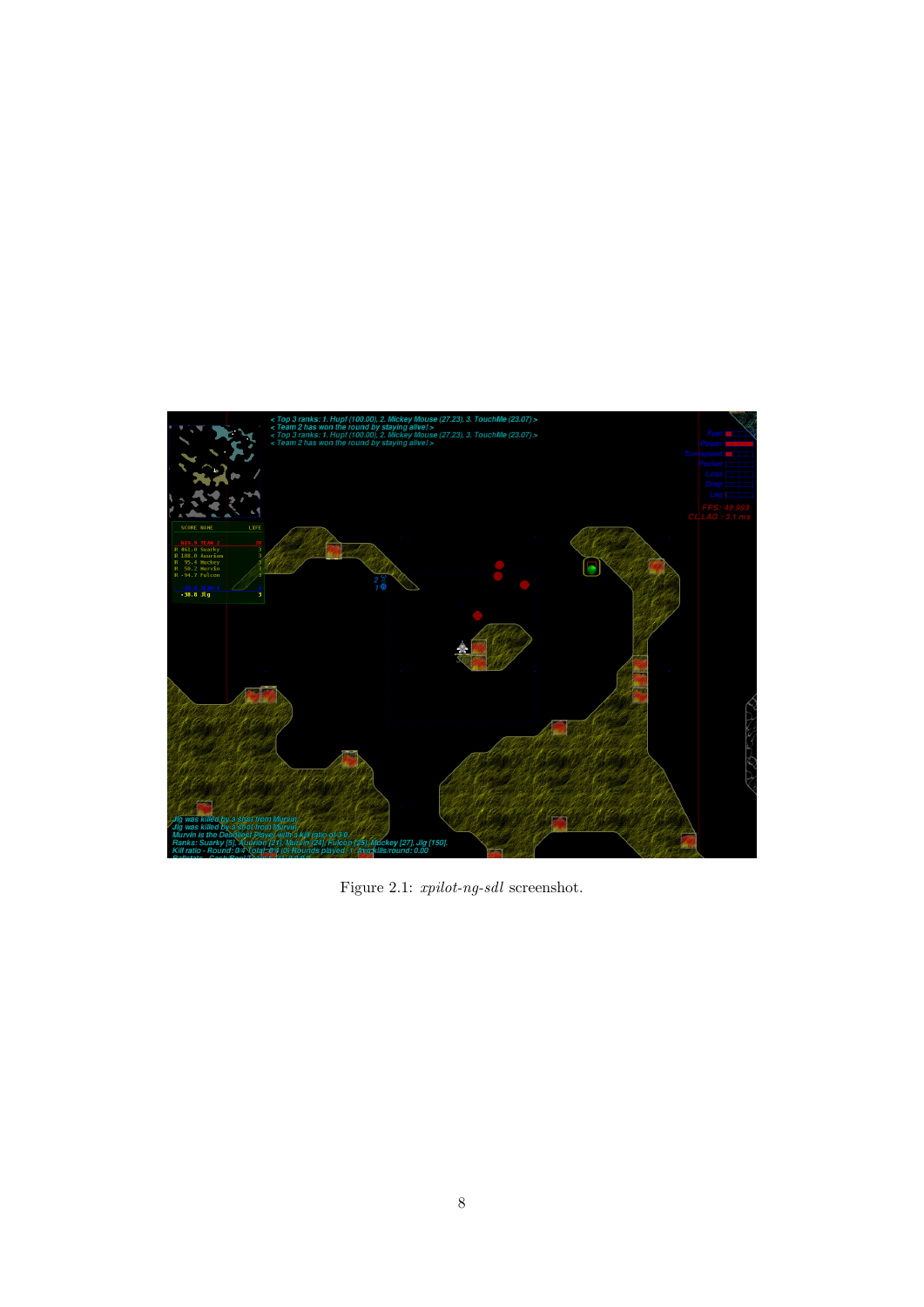### <span id="page-10-0"></span>Chapter 3

## Architecture and Design

XP2Pilot is a fully decentralized game. In this chapter we will describe the game, the architecture of its components and how it integrates XPilot-NG and Pulsar. We will also see the three roles a node plays, and its principal data structures.

#### <span id="page-10-1"></span>3.1 The Game

XP2Pilot is a simplified version of XPilot-NG. The user controls a ship which has to be navigated around obstacles (walls), looking for the ships of other players. He<sup>[1](#page-10-2)</sup> is supported in this task by a short range radar indicating the direction and distance of surrounding ships. To determine his position at any moment during a game, the user can look at a map indicating the current position of his ship in the world.



<span id="page-10-3"></span>Figure 3.1: Schematic screenshot of the game, showing its 3 main elements: triangles represent ships, dots are bullets fired by a ship and the grey zones are walls. The ship in the center is always the one controlled by the player.

Once he comes close to another ship, he can fire bullets and try to destroy it. Of course, his opponents will do the same, quickly filling the space with bullets. In order not to

<span id="page-10-2"></span> $1$ Or she. Out of sheer conventionalism or laziness, we have opted for the male form throughout this thesis - which does not mean that female users could not appreciate the game.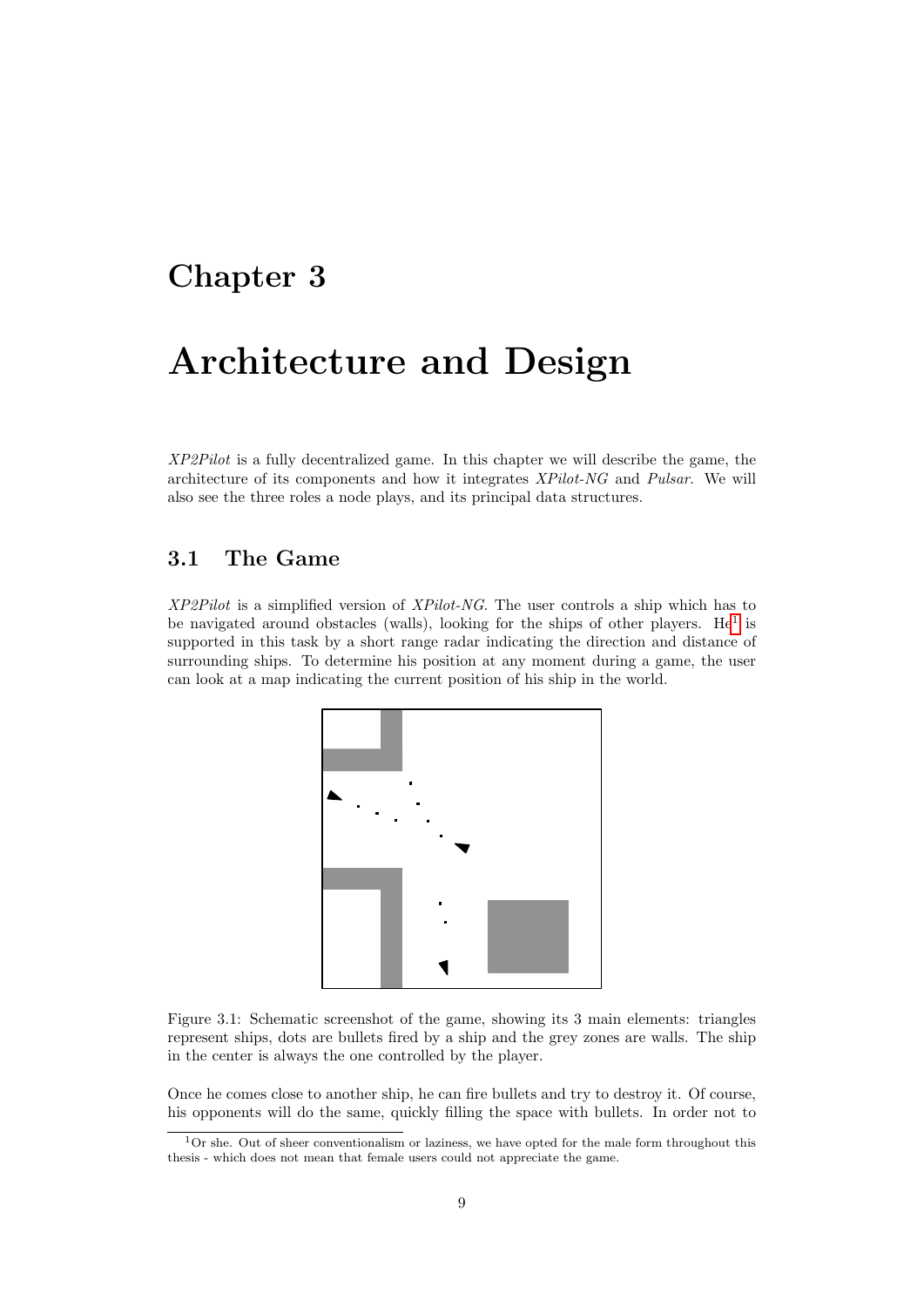lose points, the user has to avoid being hit by a bullet or crashing into another ship or into a wall while chasing his adversaries.

Users lose one point every time their ship is destroyed by an adversary and 2 points if the destruction is self inflicted (e.g., by crashing into a wall or flying into one of their own bullets).

The difficulty of the game resides in the fact that the player has limited control over his ship. He can only change its direction, its speed and fire bullets along the axis of the ship. To slow down, he has to turn his ship 180◦ around and accelerate. As the cannon is mounted in front of the ship and always fires straight ahead, it takes a bit of practice to maneuver the ship while aiming at a moving target.

#### <span id="page-11-0"></span>3.2 From XPilot-NG to XP2Pilot

XPilot-NG is divided in two parts, a client and a server  $(Fig. 3.2)$  $(Fig. 3.2)$  $(Fig. 3.2)$ , which communicate over UDP. In order to build XP2Pilot as a peer-to-peer system, we discarded the server and kept only the client<sup>[2](#page-11-2)</sup>, which was used as a GUI for the game. It communicates with a pseudo server written in java, using the original xpilot protocol  $(Fiq. 3.3)$  $(Fiq. 3.3)$  $(Fiq. 3.3)$ . This server is only a facade in front of the game engine. It formats the data for the client and sends it using the xpilot protocol. Furthermore, it decodes the commands sent back by the client and passes them to the game engine.



<span id="page-11-1"></span>Figure 3.2: Client-Server architecture of XPilot-NG with 3 players.



<span id="page-11-3"></span>Figure 3.3: P2P architecture of XP2Pilot with 3 players.

<span id="page-11-2"></span><sup>2</sup> In Ubuntu Linux it corresponds to the xpilot-ng-client package.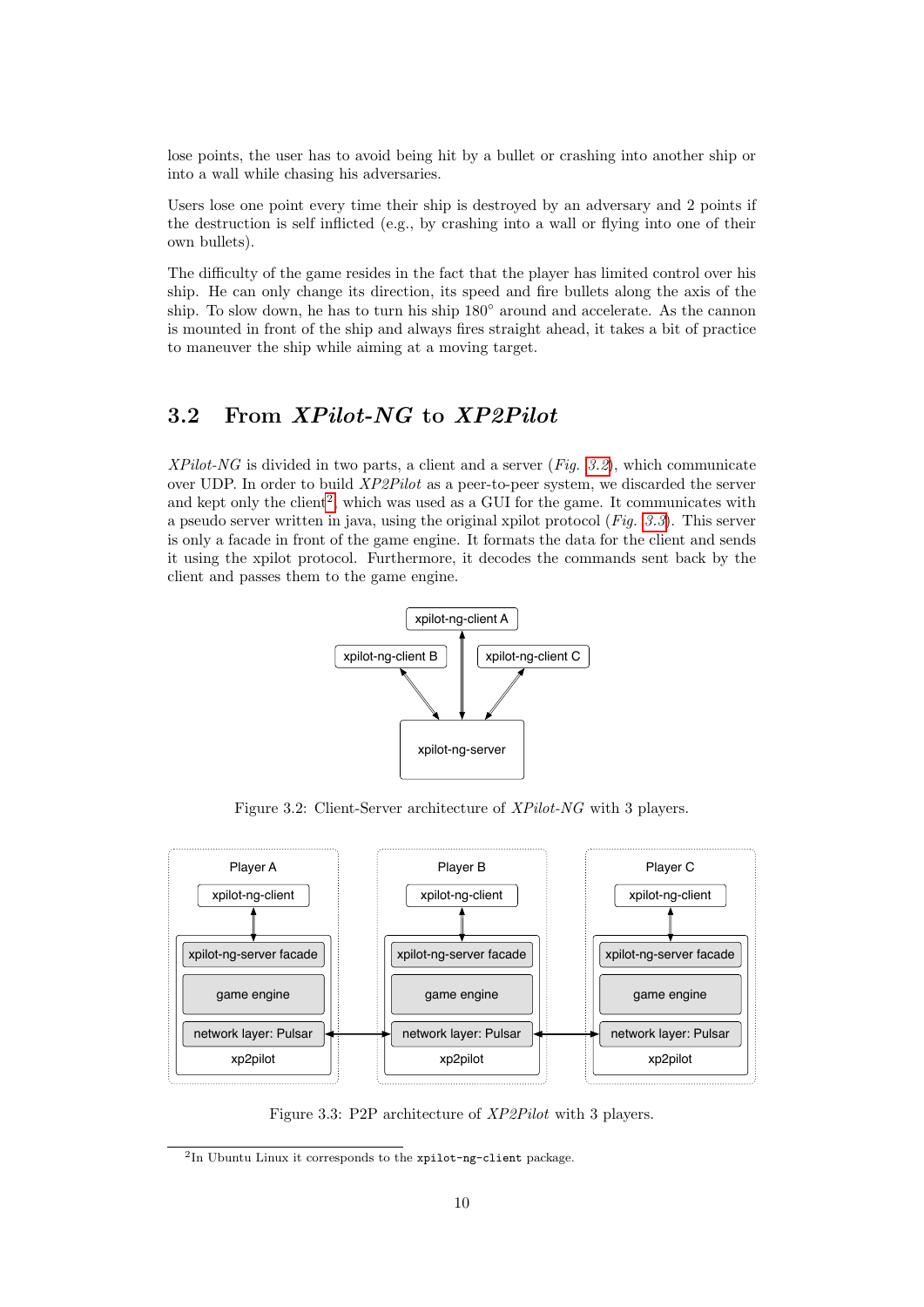#### <span id="page-12-0"></span>3.3 Network Layer

Pulsar provides an abstraction of the network layer. It communicates with other instances by multiplexing messages over one UDP socket and generates a unique identifier from the IP address and port number of this socket. This identifier has different functions: it is the player's ID, is used for routing and determines what responsibilities a node has. In addition to the messages needed for building and maintaining the overlay network, Pulsar transmits messages for the game engine. It also signals when a new node joins, leaves or times out.[3](#page-12-3)

Each node is responsible for all the IDs closest to its own ID. A node can decide if an ID is local by comparing it with its own and with the IDs of all its neighbours.

#### <span id="page-12-1"></span>3.4 Game Engine

The game engine  $(Fiq. 3.3)$  $(Fiq. 3.3)$  $(Fiq. 3.3)$  is the core of the system and contains the actual logic. It has a small physics engine, manages the state of the game and scores of the players, collaborates with other nodes and adapts to any change in the overlay network. It also caches all the data located in other nodes that is needed by the client.

These tasks can be divided into three groups according to the various roles a node plays:

#### <span id="page-12-2"></span>3.4.1 Server Role

 $XP2Pilot$  is played in a 2-dimensional square world<sup>[4](#page-12-4)</sup>, which is divided into smaller squares. For convenience, we shall call each of these small squares a  $\mathsf{piece}^5$  $\mathsf{piece}^5$ . Each  $\mathsf{piece}^5$ has a key (an ID) and the keys are evenly distributed in the keyspace of the underlying DHT, i.e. *Pulsar*. Using *Pulsar's* keyspace partitioning scheme, the responsibility for a piece is assigned to a node, which acts as a server for this piece.

To guarantee some continuity in case of a server node failure, each one of them sends a periodical update to one or more backup nodes. These nodes are also defined by the mechanism which is used to find a server node, the first backup node being the node that will own the given piece's ID when the current server node leaves.

For each piece it is responsible for, a node keeps a list of the ships and the bullets currently located in it, and a list of the nodes subscribed to it (see  $3.4.3$ ). At every time-step, a series of tasks have to be performed:

- Apply the latest command sent by a user to his ship.
- Create new bullets for the ships that are firing.
- Update the position of all objects (ships and bullets).
	- Bullets hitting a wall are removed.
	- Bullets whose time to live has expired are removed.
	- Ships colliding with a wall are either reflected or destroyed if their collision speed exceeds a given speed limit.

<span id="page-12-3"></span><sup>&</sup>lt;sup>3</sup>More precisely: it notifies the game engine when connecting to a neighbour, or when losing this connection.

<span id="page-12-5"></span><span id="page-12-4"></span> $4A$  2D torus to be more specific, as the left side is connected to the right and the top to the bottom.  $^5$ In the code, they are implemented by the WorldPiece class, not to be mistaken for WorldPeace!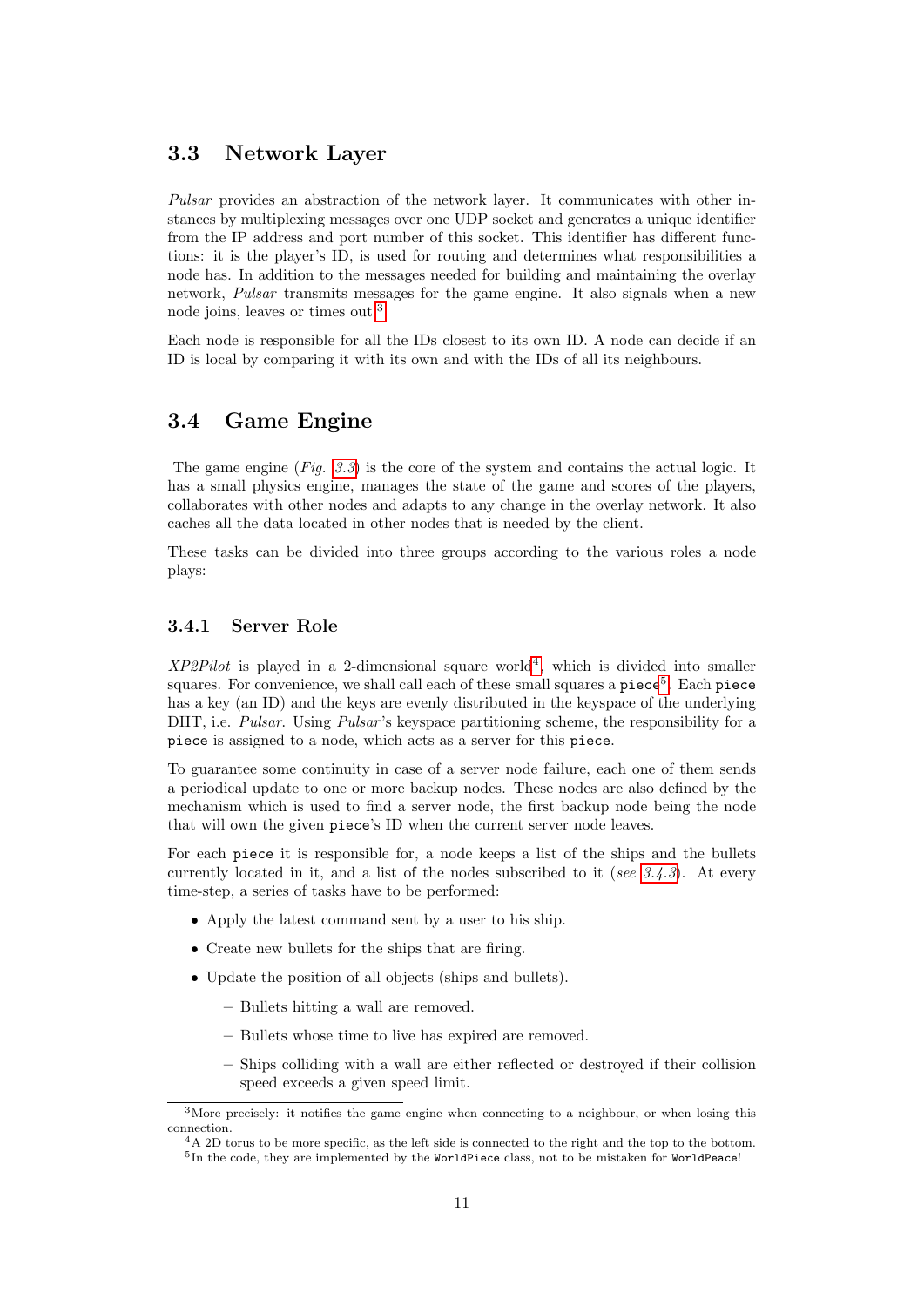- Ships colliding with a bullet or with each other are also removed.
- Notify the registrar (see  $3.4.2$ ) node of each removed ship that it has been destroyed by a bullet of a given player. A ship crashing into a wall is treated like a ship destroyed by one of its own bullets.
- Transmit the objects moving out of the piece's boundary to the node responsible for the adjacent piece.
- Send the continually updated game state, i.e. the list of the positions of all objects, to all subscribed nodes.

#### <span id="page-13-0"></span>3.4.2 Registrar Role

When a player connects, he registers his ID with the node closest to the inverse of his own.[6](#page-13-3) Conversely every player is a registrar for others. Every node keeps a registry, which contains ID, nickname, and score of the registered players.

The registrar node is also responsible for the ship of the player node. When the player's ship gets destroyed, either by getting hit by a bullet, by colliding with another ship, or crashing into a wall, the registrar is notified by the server node. The registrar updates the score and inserts the ship at a random new position.

The registrar node also tries to make sure that there is always one and only one copy of each of its players' ships. If needed, it can insert a new ship or remove a duplicate.

#### <span id="page-13-1"></span>3.4.3 Client Role

The player or client role consists in gathering and keeping up to date the information presented to the user, i.e. prepare the data for the xpilot-ng-server facade layer.

The client node must keep track of its user's current ship position, which server node corresponds to this piece, and forward the user's commands to this node. As will be seen in [3.5](#page-13-2), a node can be in the client and the server role at the same time for a given piece.

A client node only needs to know what is happening in the area around its user's ship. Thus, the node subscribes to the server node of the visited piece and to those of the eight pieces around. It will only receive updates for these nine pieces. This active zone follows the player's ship. It is shifted when the ship crosses a piece boundary.

When coming across a ship with an unknown ID, the node queries the registrar of this ID for the nickname and the score of the player controlling the ship. It keeps polling the registrar at regular intervals to maintain its local score list up-to date. (Fig.  $3.10.b$ )

#### <span id="page-13-2"></span>3.5 The Pieces and their State

A node can be the server for a subset of  $\mathbf{p} \in \mathbf{e}^7$  $\mathbf{p} \in \mathbf{e}^7$  and have another subset in the active zone. To manage this, each piece is flagged when it is active (i.e., in the active zone) and in a given state. There are three main states: Void, Remote and Local, and four transition states between them  $(Fiq. 3.5)$  $(Fiq. 3.5)$  $(Fiq. 3.5)$ .

<span id="page-13-3"></span> ${}^{6}$ For more than 1 node this is always a remote node.

<span id="page-13-4"></span> $7$ For a definition of piece, see the first paragraph of  $3.4.1$ .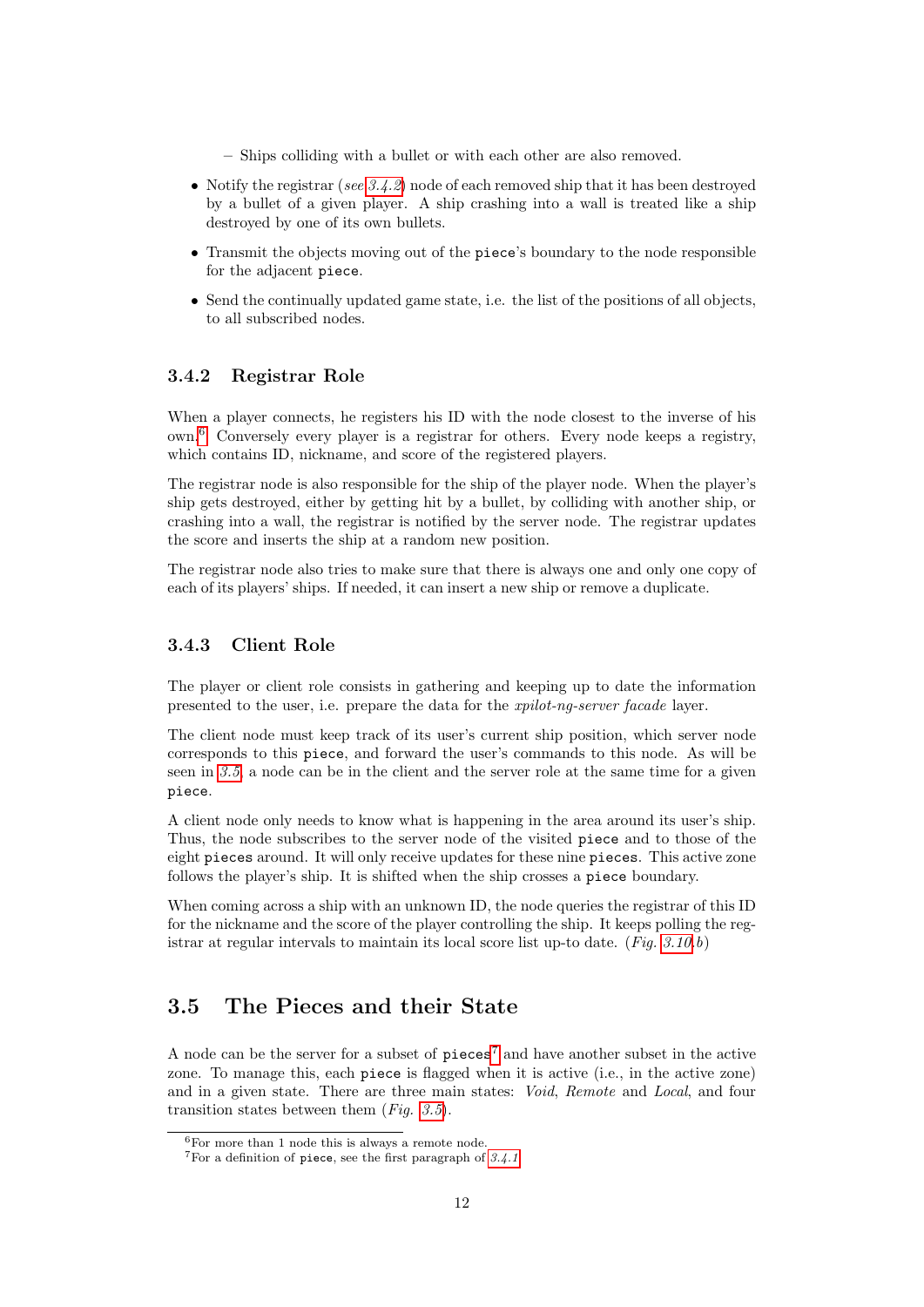| ${\sf R}$ | ${\sf R}$ | ${\sf R}$ | ${\sf R}$ | ${\sf R}$ |           |           |  |
|-----------|-----------|-----------|-----------|-----------|-----------|-----------|--|
| $\sf R$   | L         | L         | L         | ${\sf R}$ | ${\sf R}$ |           |  |
| $\sf R$   | ${\sf R}$ | ${\sf R}$ | L         | L         | $\sf R$   | $\sf R$   |  |
|           |           | ${\sf R}$ | ${\sf R}$ | $\sf R$   | ▶<br>R    | ${\sf R}$ |  |
|           |           |           |           | $\sf R$   | $\sf R$   | ${\sf R}$ |  |
|           |           |           |           |           |           |           |  |

<span id="page-14-3"></span>Figure 3.4: The world as seen by a node. The little triangle represents the player's ship, they grey zone around it represents its active zone. The letters in the pieces (i.e., the little squares), if present, indicate their state: L stands for Local, R for Remote. Pieces without letters are in the Void state.

- A piece is in the Local state if the node owns its ID, i.e., when the node is the server for the piece.
- A piece is in the Remote state when the node is subscribed to the server node in charge of this piece. This can be for two reasons:
	- If it has the active flag set<sup>[8](#page-14-1)</sup> but is not *Local*.<sup>[9](#page-14-2)</sup> The node needs continuous information about the situation in this piece in order to display it to the user. This data is contained in the remote updates sent by the server.
	- $-$  If one of the adjacent pieces is in the *Local* state. In this case the node needs to know the address of the server node in order to be able to transfer objects without delays.
- The pieces in the Void state are of no current interest for the node.
- Subscribe, Unsubscribe, Transfer\_in, Transfer\_out are the transition states between the 3 previous ones (Fig [3.5](#page-15-1)). They will be described in more detail in the next section.

#### <span id="page-14-0"></span>3.6 Network Dynamics

As users join and leave the game, nodes have to constantly adapt to their new neighbourhood. A new node modifies the partition of the keyspace and thus the ownership of pieces and the re-partition of players between the registrars. The same happens when a user quits.

<span id="page-14-1"></span><sup>8</sup> i.e., it is one of the nine pieces in the active zone.

<span id="page-14-2"></span><sup>&</sup>lt;sup>9</sup>If the piece is *Local* the information is already available and there is no need for subscription.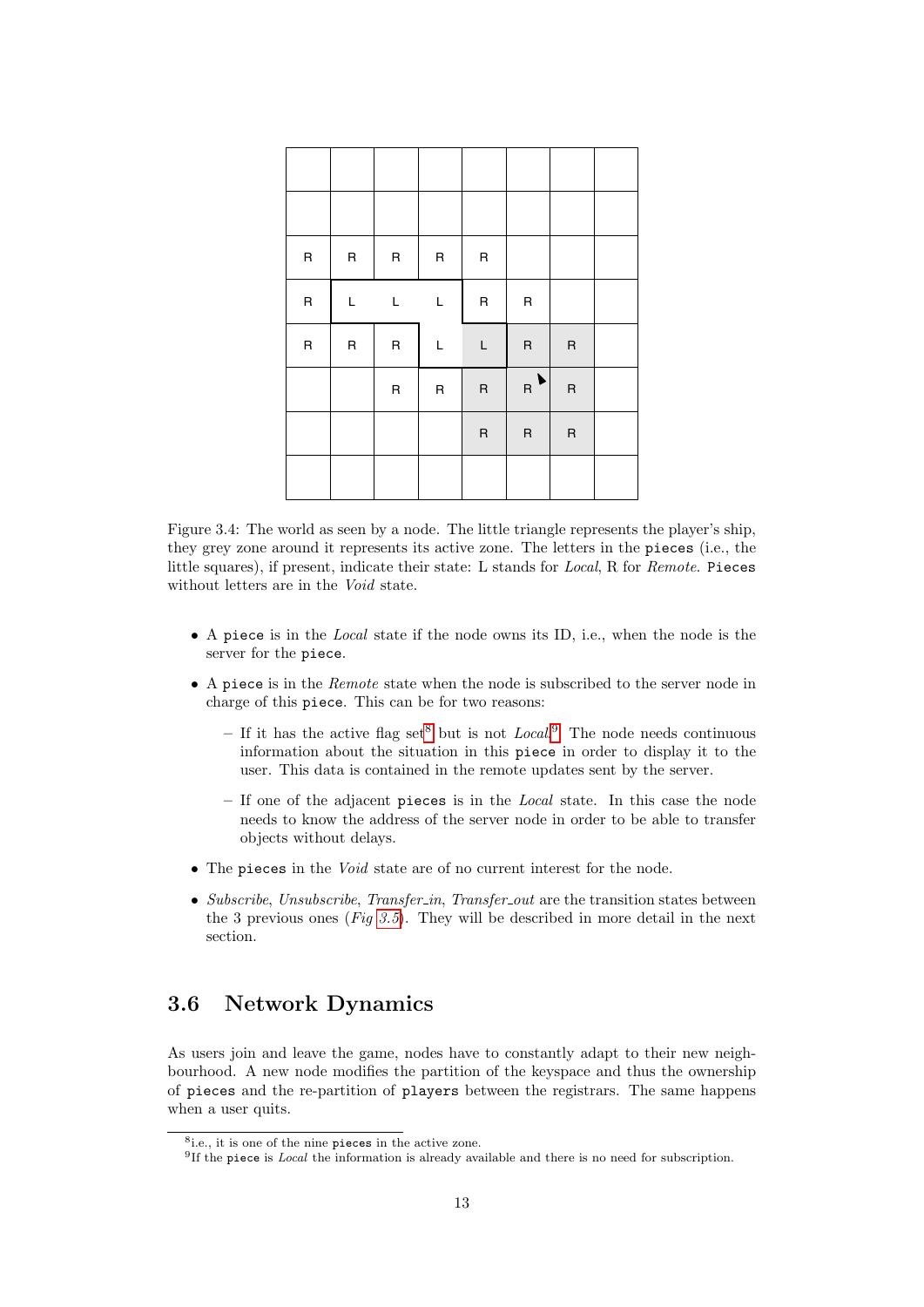When a node leaves gracefully, it sends the state of its local pieces and the content of its registry to their respective nearest neighbours, notifies all of its subscribers, and signals the underlying network layer it should leave the overlay network.

When a node fails, its absence will be detected by its neighbours only when a timeout happens. The data has to be recovered from existing backups or is lost if none is available.

As ships move around the world they cross piece boundaries, thus modifying the active zone. This can cause a change of state for the pieces that are not any more in the zone, and new pieces may have to be subscribed to.



<span id="page-15-1"></span>Figure 3.5: State transition graph for a piece.

#### <span id="page-15-0"></span>3.6.1 Piece Subscriptions

When a node detects that it needs to subscribe to a piece, it sets the piece's state to Subscribe and sends a piece subscription request message to the server node which is in charge of this piece. If all goes well it gets a piece subscription ack message back from the server, allowing it to switch the piece's state to Remote. If it does not get this message back, a timeout  $(Fig. 3.5)$  $(Fig. 3.5)$  $(Fig. 3.5)$  will trigger the sending of a new *piece subscription* request message.

On receiving a piece subscription request message, the server node adds the subscriber to the subscriber list for the given piece. After replying with a piece subscription ack message, it starts sending regular remote update messages containing the status of all objects currently in the piece.

Fig. [3.6](#page-16-1) illustrates this process. On the left side, it shows the piece state for the subscriber node, on the right side for the server node, and in between the messages they exchange. As noted in section [3.5](#page-13-2) a node never subscribes to a Local piece.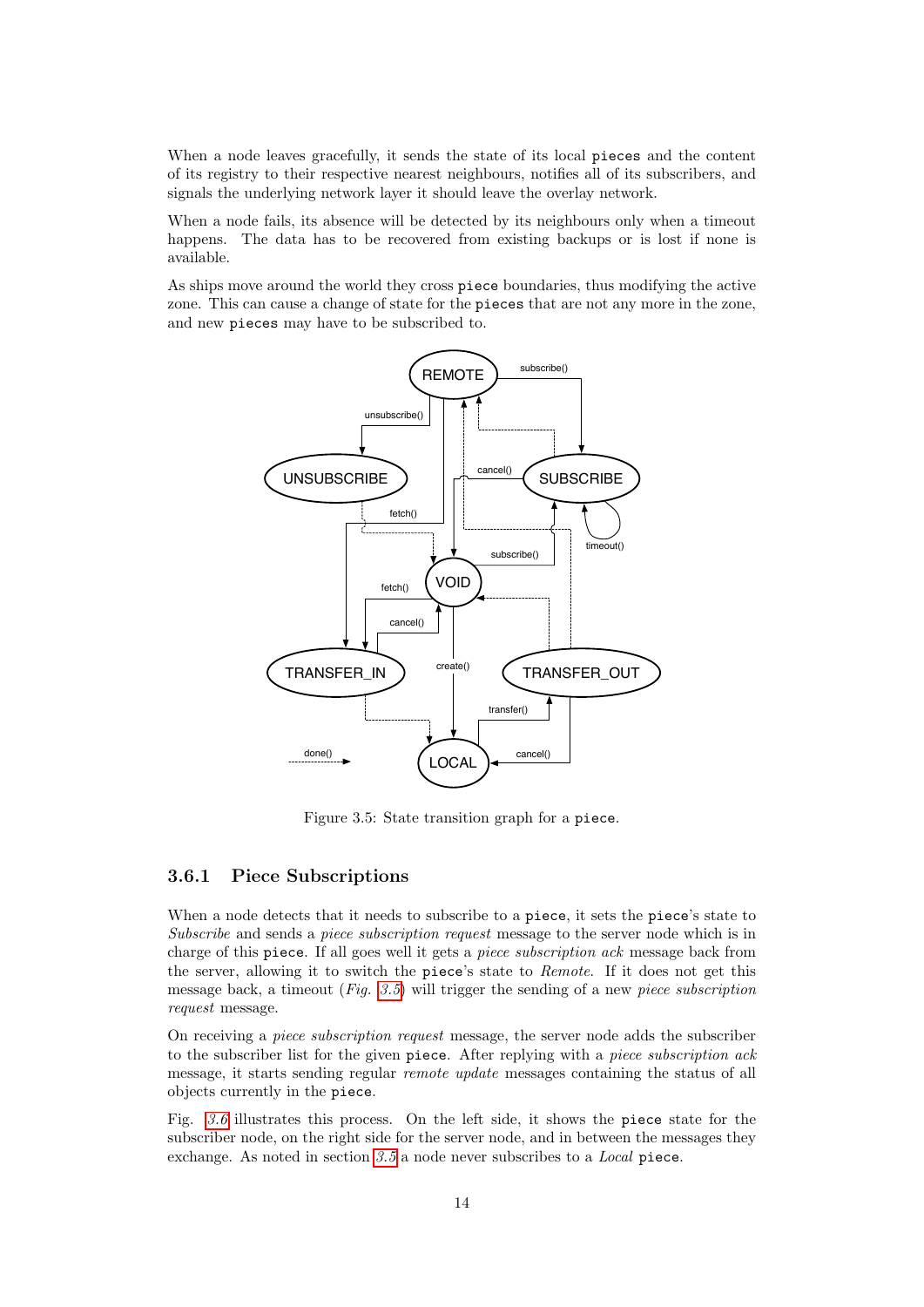

<span id="page-16-1"></span>Figure 3.6: Subscription process. Illustration of the state of the same piece on the subscriber and on the server side. Messages are sent asynchronously.

Unsubscribing is even simpler as the node does not have to wait for an acknowledgment. It will detect that the server node did not receive its message if it keeps receiving remote update messages.

#### <span id="page-16-0"></span>3.6.2 Piece Transfer States

The actual transfer between the current server node and the new one happens in three phases. When the new node determines that it is responsible for a piece, it places it in the Transfer in state (Fig. [3.5](#page-15-1)) and sends a piece transfer request message, containing the piece number, to the current server. (Fig.  $3.7$ )

Upon receiving this message, the old server node changes the state of the piece from Local to Transfer out (Fig. [3.5](#page-15-1)  $\mathcal{C}$  [3.7](#page-17-0)). It replies with a piece transfer data message containing all the ships and bullets currently in this piece, a list of the nodes subscribed to it, and a flag indicating if itself wants to subscribe to this piece. It also notifies all the subscribers which new node is taking over the responsibility as a server with a piece subscription transfer message. (Fig. [3.8](#page-17-1))

When it receives the data, the new server node sets the state of the piece to Local, answers with a piece transfer ack message (Fig.  $3.7$ ), and sends a piece subscription ack message to all the subscribing nodes of the incoming piece transfer data message (Fig. [3.8](#page-17-1)). If requested, the old server node is added to the list of subscribers for the piece.

The piece transfer ack message lets the old server set the state of the piece to Void like in Fig. [3.7](#page-17-0), or if requested the subscription, directly to Remote (Fig. [3.5](#page-15-1)).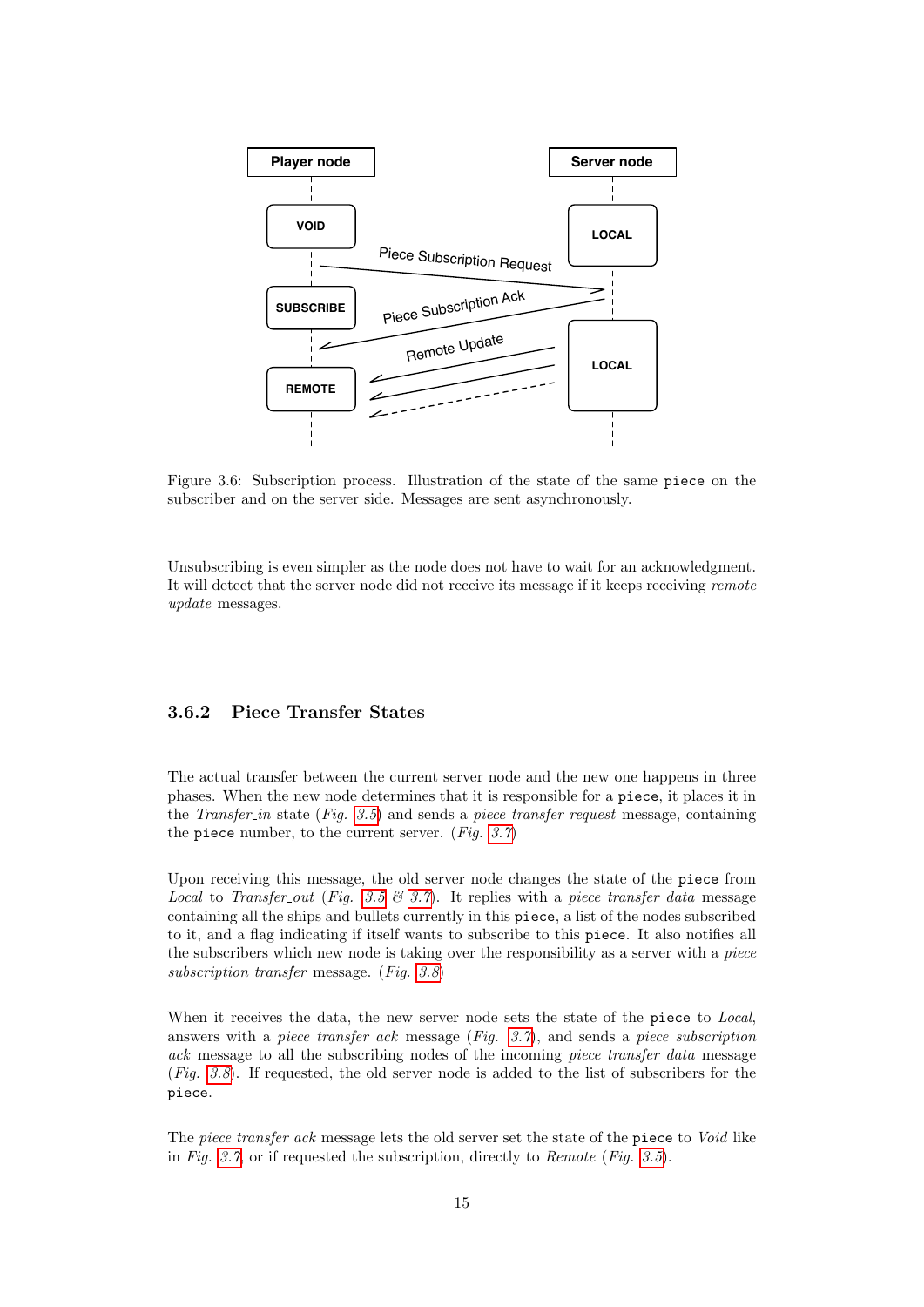

<span id="page-17-0"></span>Figure 3.7: Piece transfer process. For the considered piece, it shows the state transitions in both nodes. Messages are sent asynchronously.



<span id="page-17-1"></span>Figure 3.8: Combined piece transfer and subscription transfer process involving three distinct nodes. Messages are sent asynchronously.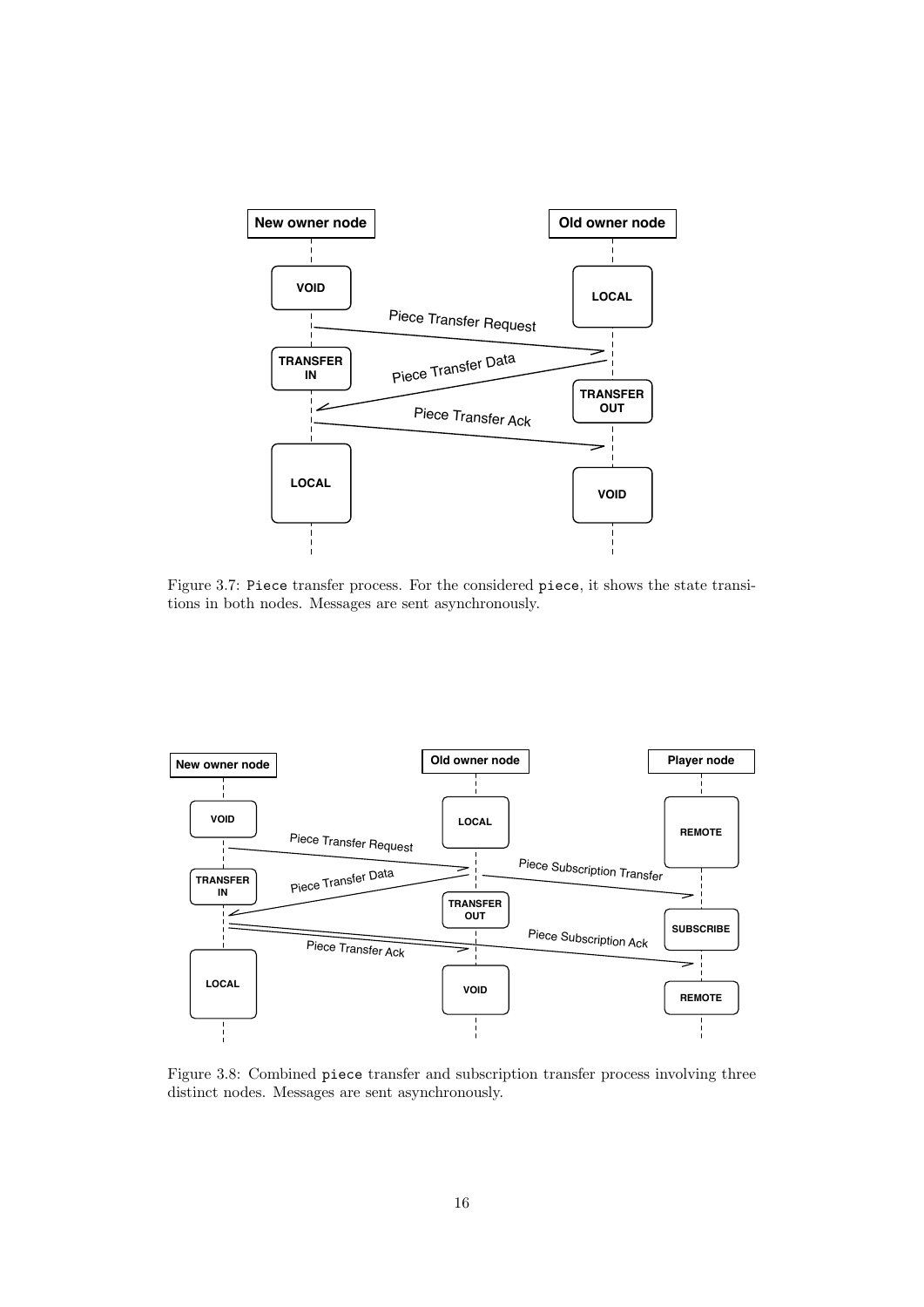#### <span id="page-18-0"></span>3.7 Network States

A node can be in four distinct network states: Connect, Join, Ready and Leave. (Fig. [3.9](#page-18-1))

- It starts in the Connect state. In this state, it looks for nodes to connect to. It can use multicast messages on the local area network or contact a pre-configured Pulsar join server and ask it for a list of recently active nodes.
- As soon as it finds a node, it switches to the *Join* state and gives *Pulsar* some time to initialize the overlay network. It starts sending notifications<sup>[10](#page-18-2)</sup> of its state to its neighbours. It receives the same from them together with piece location hint messages which it then forwards to all of its neighbours also in the *Join* state. These messages help the node to find the current server node of a piece in case multiple nodes join simultaneously.<sup>[11](#page-18-3)</sup>
- After a given time, the node is considered to have reached its position in the overlay network and the state is set to Ready. The node requests the pieces it is responsible for (see [3.6.1](#page-15-0)) and starts answering registration requests from player nodes. It registers its user and the actual game starts as soon as it gets an answer from the registrar.[12](#page-18-4)
- When the state is set to *Leave*, the node quickly transmits its local pieces and the content of its registry, and signals Pulsar to disconnect from the neighbour nodes.

It could happen that a node loses all its neighbours when in the Join or Ready state. In this case, it simply goes back to the connect state and starts looking again for new neighbours.



<span id="page-18-1"></span>Figure 3.9: Network state transition graph.

<span id="page-18-3"></span><span id="page-18-2"></span> $10$  GameNotification messages.

 $11$ Let us consider the case where node A and node B are joining the game, and node S is the server for a given piece. Let us choose that A's ID is the closest one to the piece's ID and that B's ID is closer to it than the ID of S. Without piece location hints, A would request the piece from B, which does not have it, and B would not request it from S knowing that A owns the piece's ID.

<span id="page-18-4"></span><sup>&</sup>lt;sup>12</sup>This answer includes the position of the player's ship, for the node might need to subscribe to the piece where the ship is located.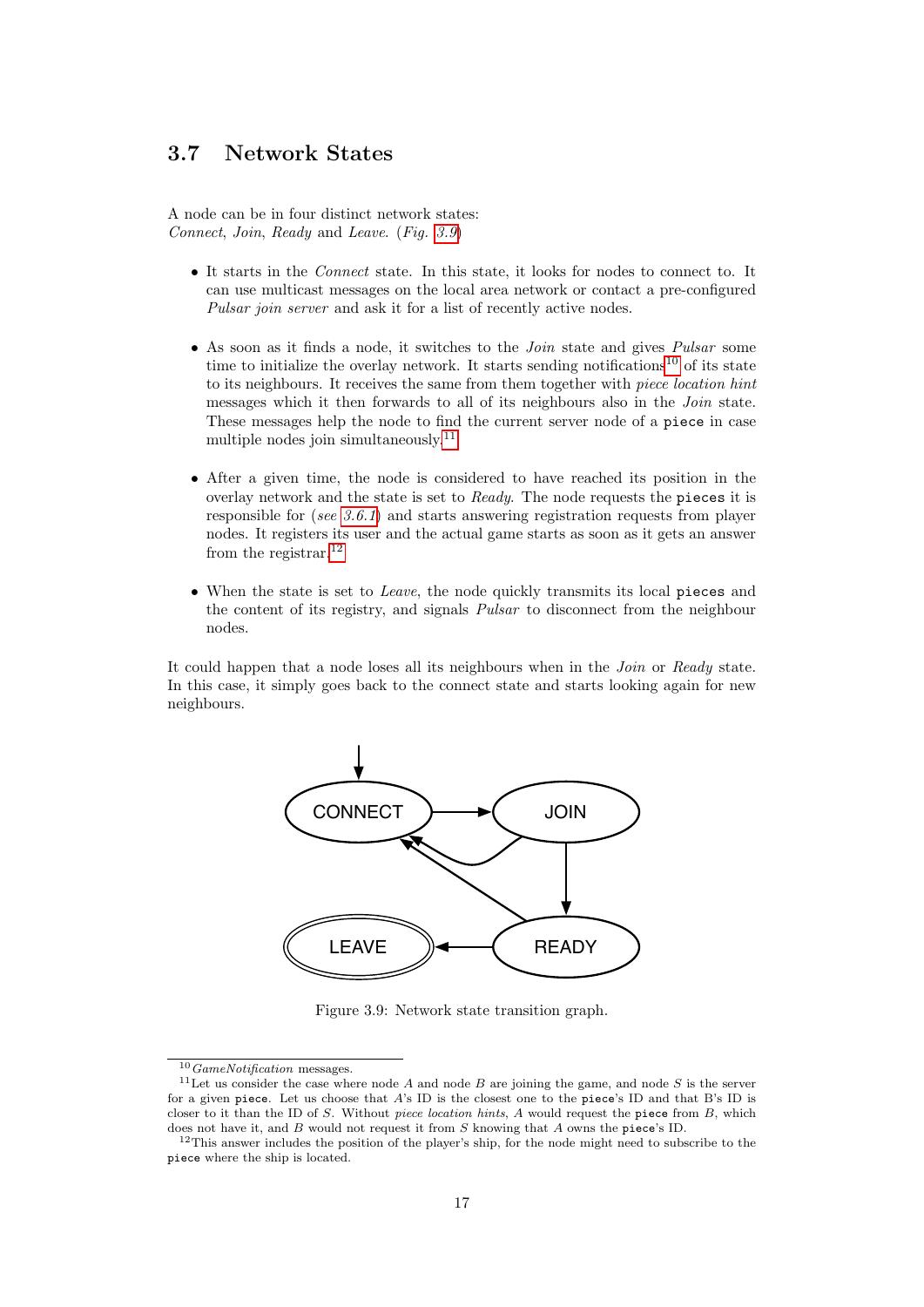#### <span id="page-19-0"></span>3.8 Player Management

When a player node joins the game, it sends a *Register* message containing the nickname of its user to its registrar, i.e. the node responsible for the inverse of its own ID.

The registrar creates a new entry in its registry with player ID, nickname, score, cur-rent piece, and life count<sup>[13](#page-19-2)</sup>. It initializes the life count to 1, and picks a random piece to be the current piece. It then replies with a *current piece* message, indicating where the player can expect to find its ship, and a score message confirming that the nickname was registered<sup>[14](#page-19-3)</sup> (Fig. [3.10.](#page-19-1)a). At the same time, the registrar node sends an *insert* ship message to the server node of to chosen current piece (Fig.  $3.10.c$ ). This message contains the current piece number, the player's ID and the life count.



<span id="page-19-1"></span>Figure 3.10: (a) Registration process. (b) Querying for the score and nickname of a user. (c) Inserting a new ship. (d) Ship transfer between 2 server nodes.

The server node inserts the ship in the piece chosen by the registrar. The ship is then managed like all other objects in this piece. The server node periodically sends back a has ship message containing the player's ID, the piece number and the life count.

<span id="page-19-2"></span> $13$ Corresponds to a ship sequence number.

<span id="page-19-3"></span><sup>&</sup>lt;sup>14</sup>The *score* message contains player ID, nickname and score.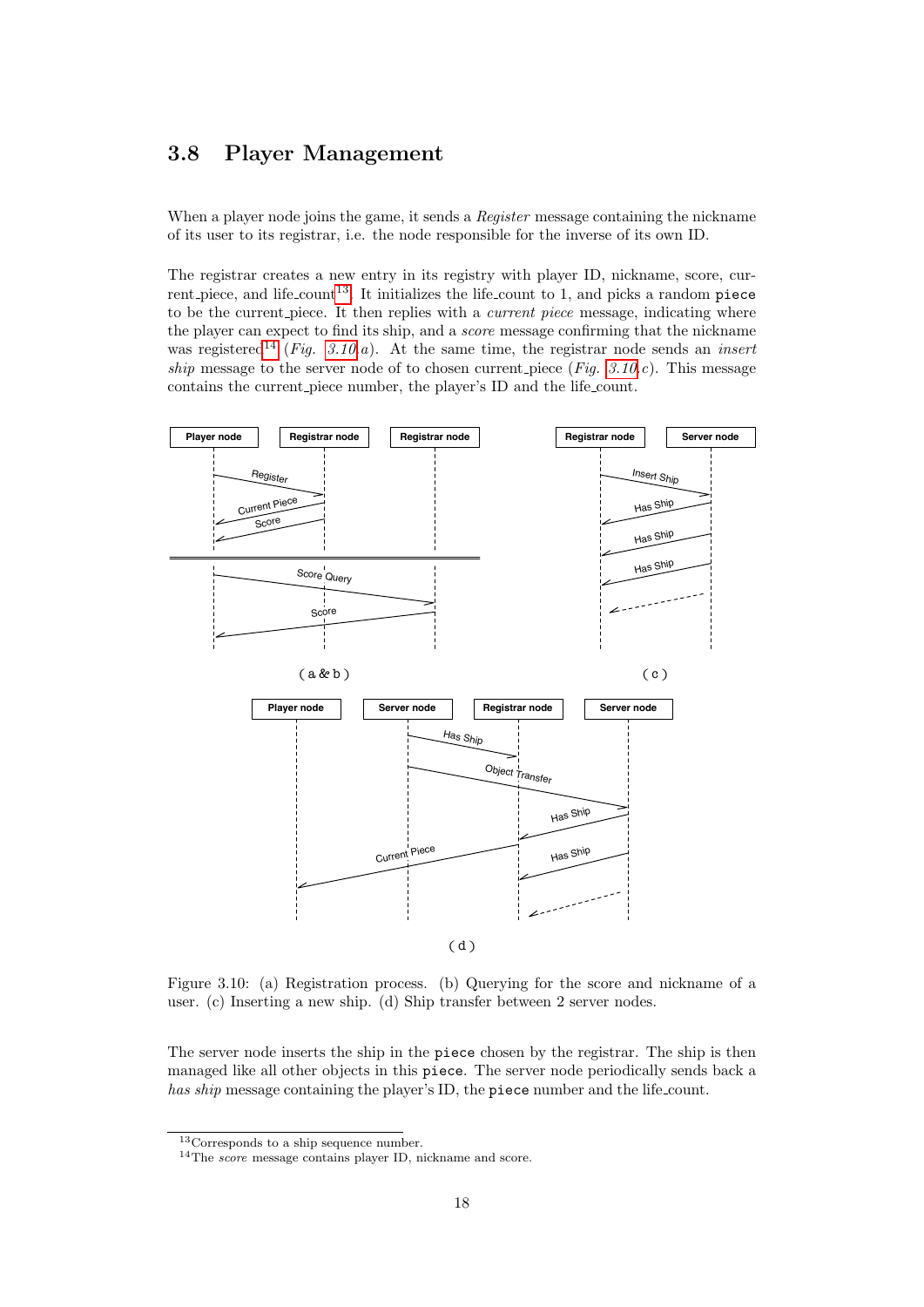On getting a has ship message, the registrar first compares the life count with the stored life count of this player. If they do not match<sup>[15](#page-20-1)</sup>, it replies with an *erase ship* message specifying the player's ID and the life count. If the life counts do match, the registrar updates the current piece and notifies the client node  $(Fiq. 3.10.d)$  $(Fiq. 3.10.d)$  $(Fiq. 3.10.d)$ . This current piece updating happens every time a ship crosses a piece boundary.

Object transfer messages (Fig.  $3.10d$ ) are used when a ship or bullet crosses a piece boundary and needs to be transported to another server node.<sup>[16](#page-20-2)</sup> When the object is a ship, the registrar learns about the transfer either by getting a has ship message from a new node (Fig.  $3.10.d$ ), or when reading a updated current piece number in the has ship message of the previous server node.

When a ship is destroyed  $(Fig. 3.11)$  $(Fig. 3.11)$  $(Fig. 3.11)$ , the server node notifies the registrar node with a ship destroyed message containing the player's ID and the life count. If the life counts match, the registrar updates the score, increments the life count, picks a random piece as the new current piece and initiates the ship insertion process as if the ship was the one of a player who just started.



<span id="page-20-3"></span>Figure 3.11: Replacement of a ship after it has been destroyed. To simplify the diagram, a current ship message and a score message are represented as one. The same holds for the ack and remote update messages. The player node only sends the unsubscribe message to the first server node if necessary (see [3.5](#page-13-2)).

For better readability, the *command* messages<sup>[17](#page-20-4)</sup> sent by the player nodes to the server nodes have been omitted in all of the diagrams.

#### <span id="page-20-0"></span>3.9 A Final Comment

Throughout this chapter, we depicted the player, server and registrar as three distinct nodes for the sake of clearness. Nevertheless, it might happen that for a given scenario, a node has the player and the server role or the server and the registrar role. The only guarantee is that a player node cannot be its own registrar.

<span id="page-20-1"></span><sup>&</sup>lt;sup>15</sup>Which can happen when the registrar decides to insert a new ship, wrongly assuming it has been lost although only the has ship message has been lost or delayed.

<span id="page-20-2"></span> $16$ When an object passes from a *Local* to a *Local* node, no special message is sent.

<span id="page-20-4"></span><sup>17</sup>See [3.4.3](#page-13-1), second paragraph.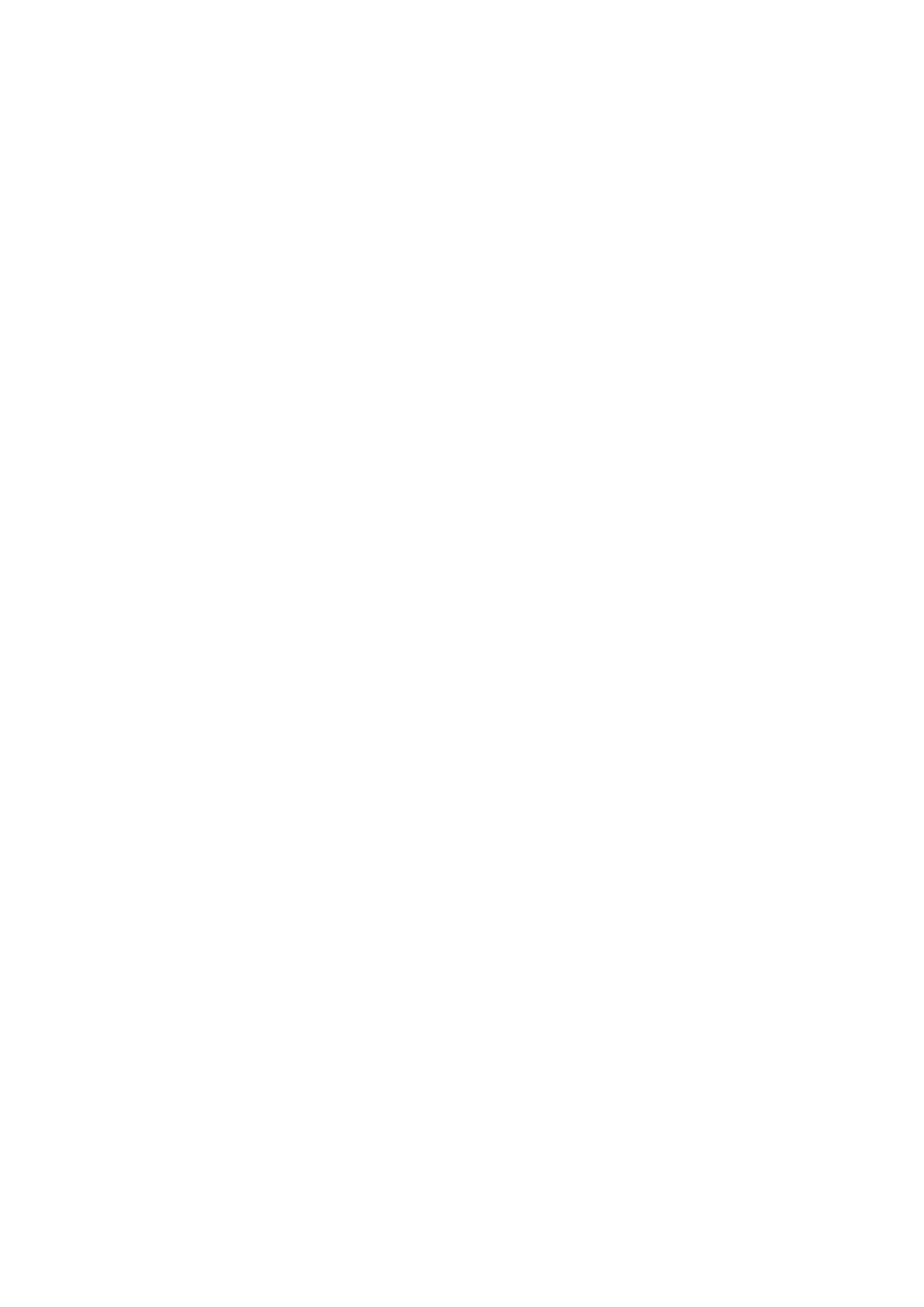### <span id="page-22-0"></span>Chapter 4

## Implementation

XP2Pilot requires Java 1.5 and has 4 dependencies: Pulsar (pulsar.jar), Spring (spring.jar and commons-logging.jar) and Log4j (log4j-1.2.14.jar). All classes are in the  $ch.dongxi[xpi]$  package and its sub-packages.

#### <span id="page-22-1"></span>4.1 Spring

The Spring application framework was used extensively throughout this project as a dependency injection container. Most important classes were designed as Spring beans. This allowed for a great flexibility when deploying launch configuration and simplified the reuse of components.

The Spring IDE, an Eclipse plugin, allowed an easy navigation of the project and its graph generation feature provided a good overview. (see Appendix A)

The Spring configuration files are included in the classpath, in the springconfig folder. The real subfolder contains configuration files that are specific to run XP2Pilot in a real environment while files in the sim subfolder are their counterparts for a simulation.

#### <span id="page-22-2"></span>4.2 The ch.dongxi.xpilot.game.\* classes

In the Game class we store the NetworkState (Fig.  $3.9$ ), and the PlayerState (i.e., UNREGISTERED, REGISTERING and REGISTERED).

The Player class is used by a registrar node to store a player's registration (see [3.8](#page-19-0)), and by a client node to store the score and nickname of other users. (see [3.4.3](#page-13-1))

The ShutdownHook class adds a shutdow hook to the virtual machine, i.e. a thread that will be started when the user quits the game. (see description of Leave in  $3.7$ )

#### <span id="page-22-3"></span>4.3 The ch.dongxi.xpilot.legacy.\* classes

All classes in the ch.dongxi.xpilot.legacy package and its sub-packages relate to the xpilot-ng-server facade layer. (Fig. [3.3](#page-11-3))

<span id="page-22-4"></span><sup>1</sup>dongxi.ch is the author's personal domain.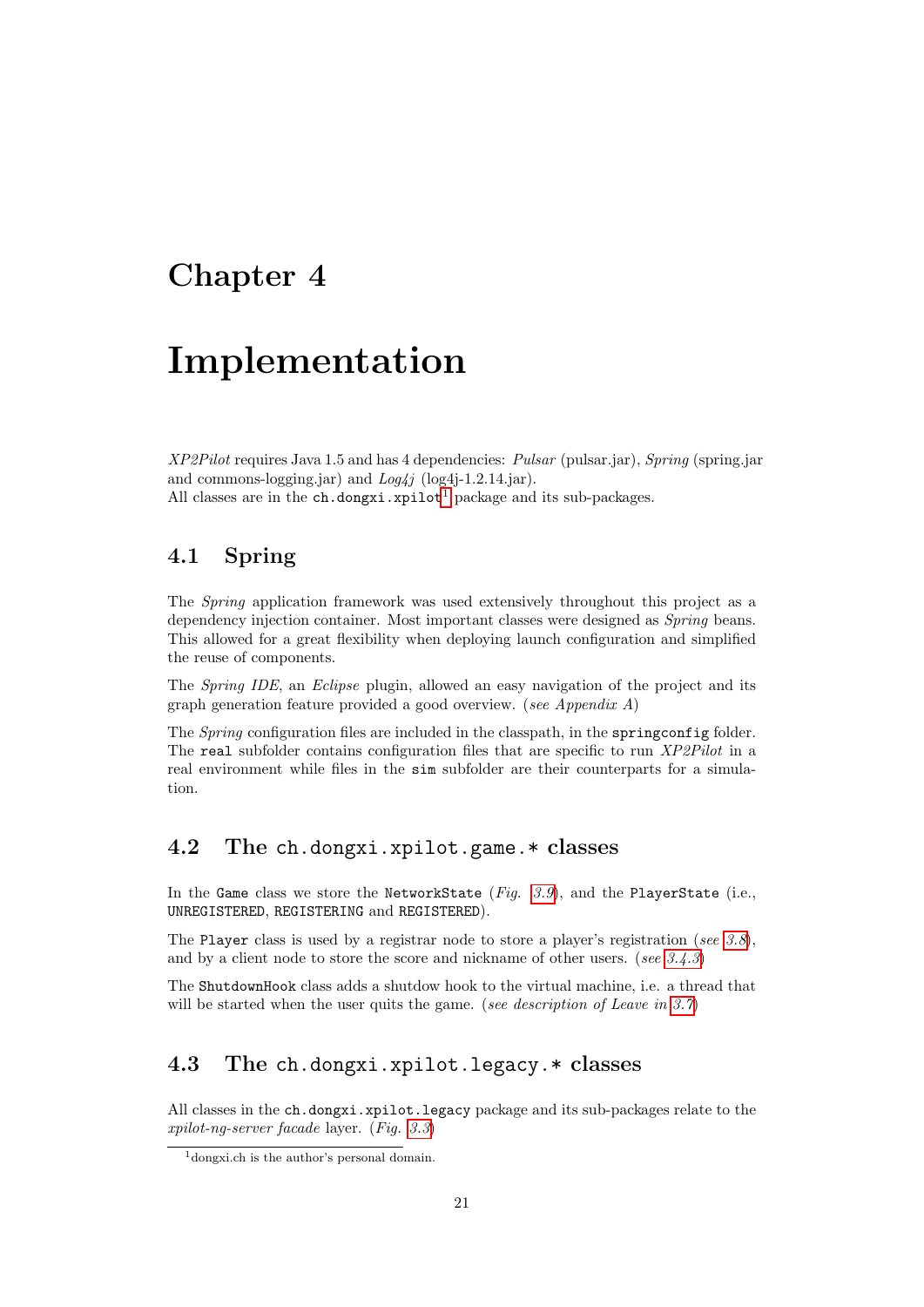The ch.dongxi.xpilot.legacy.ConnectionSetupTask class opens a UDP socket and listens for an incoming connection from the *xpilot-ng* client. The xpilot protocol multiplexes a reliable connection over this UDP connection. The reliable connection is used to transmit the map data and information about users joining and leaving. The UDP connection is used to send frames and receive keyboard and mouse commands from the user.

The ch.dongxi.xpilot.legacy.SendFrameTask class uses the ch.dongxi.xpilot. legacy.net.UDPConnection set up by the ConnectionSetupTask to send frames to the client at a frequency defined by the FPS constant.

The ch.dongxi.xpilot.legacy.SendScoreTask class uses the ch.dongxi.xpilot. legacy.net.ReliableConnection set up by the ConnectionSetupTask to keep the internal ch.dongxi.xpilot.game.PlayerList in sync with the one displayed to the user.

The ch.dongxi.xpilot.legacy.XPilotClient class spawns a new process starting the  $xpid-ng$  client using the command specified in the options. It appends the  $-join$  and the  $-port^2$  $-port^2$  option to the command line. It redirects the output from stdout and stderr to the logging system  $(log 4j)$ .

#### <span id="page-23-0"></span>4.3.1 The ch.dongxi.xpilot.legacy.map package

The ch.dongxi.xpilot.legacy.map.LegacyMap class reads a  $XPilot\text{-}NG$  map from a file in the  $xp2$  format (xml). The filename can be set with the FILENAME constant.

It provides the list of walls as a collection for the game engine and a MapData packet for the xpilot-ng-server facade layer.

#### <span id="page-23-1"></span>4.3.2 The ch.dongxi.xpilot.legacy.net.packet package

The ch.dongxi.xpilot.legacy.net.packet package contains a class for most of the packet types defined by the xpilot protocol, and a PacketFactory class, used to read a ch.dongxi.xpilot.legacy.Packet from a byte stream. ch.dongxi.xpilot.legacy. Packet.Type is an enum listing all the packet types and their corresponding byte value.

#### <span id="page-23-2"></span>4.4 The ch.dongxi.xpilot.net.\* classes

The ch.dongxi.xpilot.net package contains a ByteReader and a ByteWriter to read from respectively write to a byte array. They can handle boolean values, int and long values using 1, 2, 4 or 8 bytes and Strings.

#### <span id="page-23-3"></span>4.5 The ch.dongxi.xpilot.p2p.\* classes

The classes in the ch.dongxi.xpilot.p2p package provide most of the game's logic.

The CommandManager forwards the user's command to the CommandManager of the right node from where it will be applied to the right ship. (see  $3.4.3$  and  $3.4.1$ )

The ObjectManager implements the physics engine: it updates the position of ships and bullets, and checks if they collide with walls or with each other. It inserts or removes

<span id="page-23-4"></span><sup>&</sup>lt;sup>2</sup>the port number is read from the ConnectionSetupTask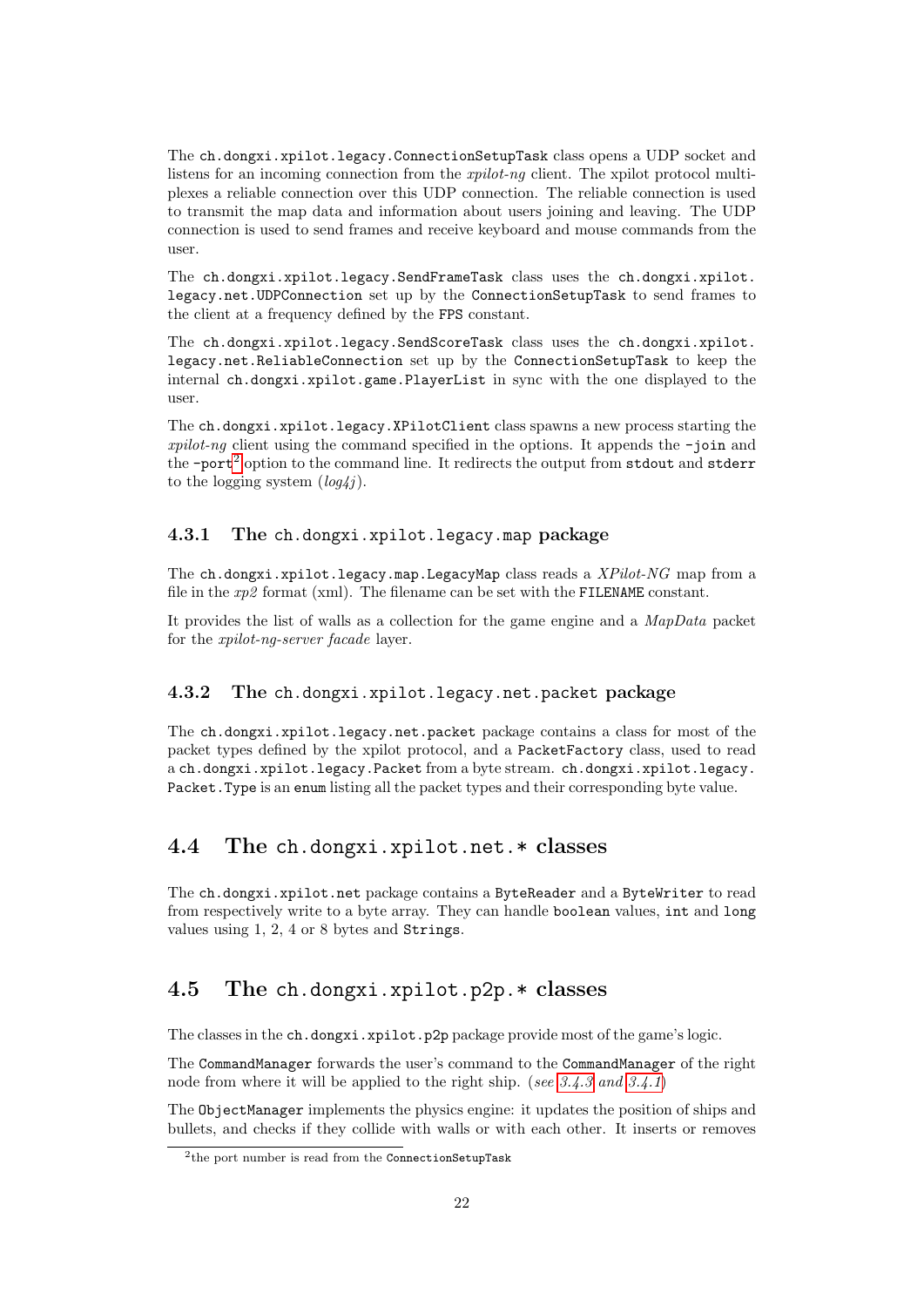ships when told so by the registrar, and tells it about ships that have been destroyed (see [3.8](#page-19-0)). It handles object transfers when ships or bullets cross piece boundaries.

The PieceManager handles the pieces' state. It takes care of the necessary piece transfers when the overlay network changes (see [3.6](#page-14-0)), and subscribes to piece's server node when needed (see  $3.5$ ). Constants determine the intervals or timeouts for various maintenance jobs, for example BACKUP INTERVAL is the interval between sending two piece backups.

The PlayerManager implements parts of the player role. It registers the user, and peri-odically queries registrars for the score of known users. (see [3.4.3](#page-13-1) and Fig. [3.10.](#page-19-1)b)

The PlayerRegistrar class is responsible for the registrar role of a node (see [3.8](#page-19-0)). It keeps a registry of players and handles score queries. It manages each player's ship (intervals and timeouts are also determined by constants) and transfers a player's registration when a change in the overlay network requires it. (see  $3.6$ )

The \*DTO[3](#page-24-2) classes are used to send objects, players, pieces and remote updates between nodes.

#### <span id="page-24-0"></span>4.5.1 The ch.dongxi.xpilot.legacy.p2p.message package

The ch.dongxi.xpilot.legacy.p2p.message package contains a class for every type of message exchanged between nodes. ch.dongxi.xpilot.legacy.p2p.message. Message.Type is an enum that lists all these types.

The ch.dongxi.xpilot.legacy.p2p.message.MessageMarshaller is used to convert messages to or form a byte array.

#### <span id="page-24-1"></span>4.6 The ch.dongxi.xpilot.pulsar.\* classes

The ch.dongxi.xpilot.pulsar package provides the classes that act as a layer between XP2Pilot and Pulsar and the classes that are needed for the configuration of Pulsar.

The Dispatcher class delivers incoming messages to the appropriate handler (PieceManager, ObjectManager, ...).

The GameService class is the interface between  $XP2Pilot$  and  $Pulsar$ . It passes incoming messages to the Dispatcher for delivery, and provides methods to send messages, to determine if the node owns a given ID, or to find the first given number of nodes responsible for an ID.

JoinService is a wrapper around org.pulsar.protocol.entrypoint.EntryPoint Service making it easier to use it as a *Spring* bean. LocalService does the same for org.pulsar.protocol.local.LocalService.

A PulsarMessage is a container object for a ch.dongxi.xpilot.legacy.p2p.message. Message. It shields XP2Pilot from the specific way Pulsar represents a message.

<span id="page-24-2"></span><sup>3</sup>DataTransferObject.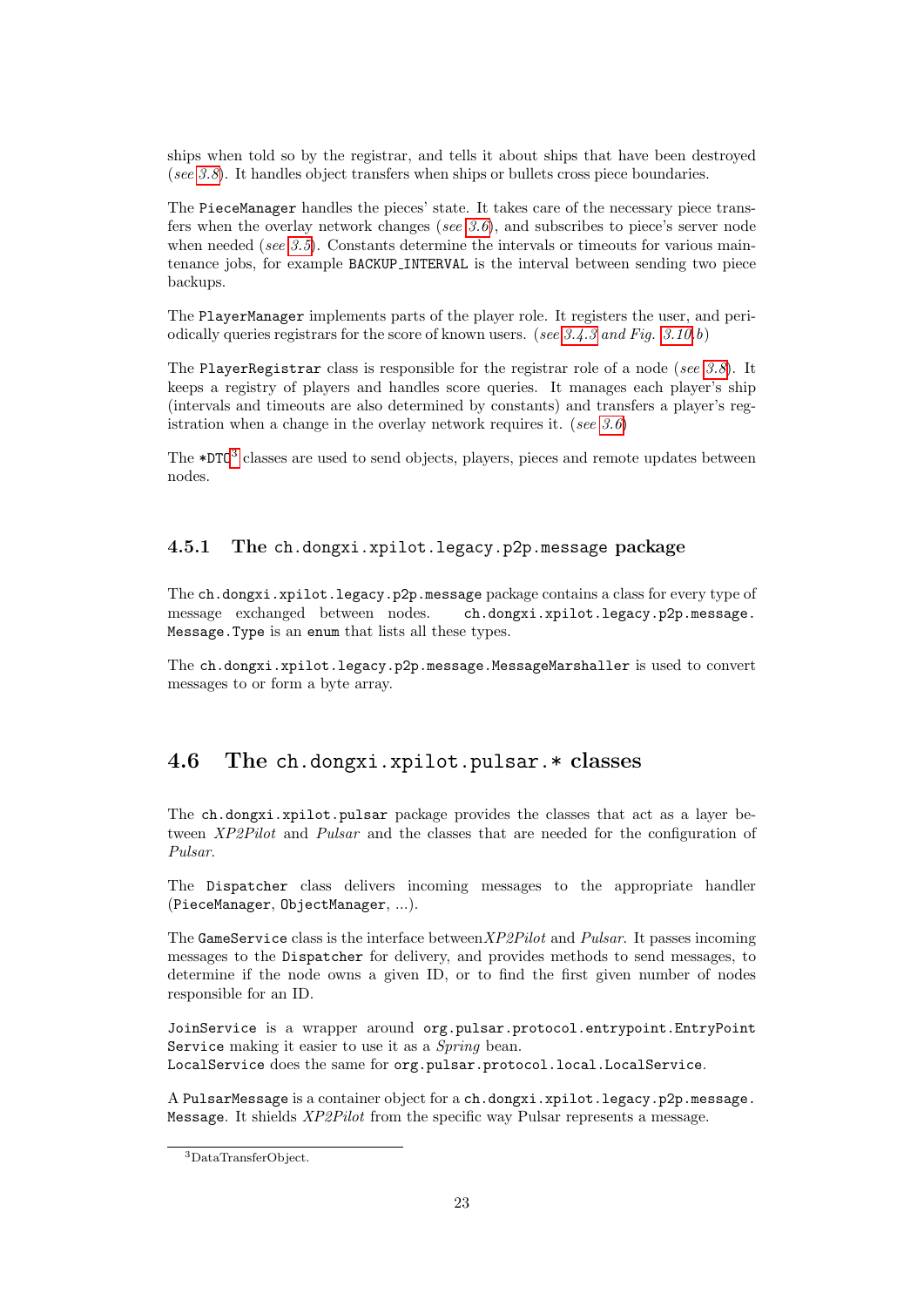#### <span id="page-25-0"></span>4.7 The ch.dongxi.xpilot.tasks.\* classes

ClientLoop is a org.pulsar.core.scheduler.IJob that runs at the FREQUENCY defined in ch.dongxi.xpilot.game.Game. It handles the commands of the user. (see [4.10](#page-26-1))

ServerLoop is also a IJob and runs at the same frequency. It calls objectManager.updateObjects(); and pieceManager.sendRemoteUpdates();

#### <span id="page-25-1"></span>4.8 The ch.dongxi.xpilot.view.\* classes

The ch.dongxi.xpilot.view contains a GUI that can be used to inspect the internal data structures of a node. (Fig.  $4.1$ )



<span id="page-25-2"></span>Figure 4.1: Screenshot of the game inspector window. The title bar indicates the node's IP address and port number and the user's nickname. The status bar shows the network state and player state (see  $(4.2)$ ). The square in the center represents the world, divided in 10 x 10 pieces (see [3.4.1](#page-12-2)). White pieces are in the Local state, grey ones in the Remote state, and black ones are *Void* (see [3.5](#page-13-2)). The active zone (see [3.4.3](#page-13-1)) appears in light green. The number in the bottom left corner of the white pieces indicates the number of subscribers. The number in the top left corner of other pieces indicate if the node has a backup for a given piece, and if available, the level of this backup (see  $3.4.1$ ). The left column displays the content of the registry (see [3.8](#page-19-0)), here with only one entry. The right column displays the score and nickname of known users.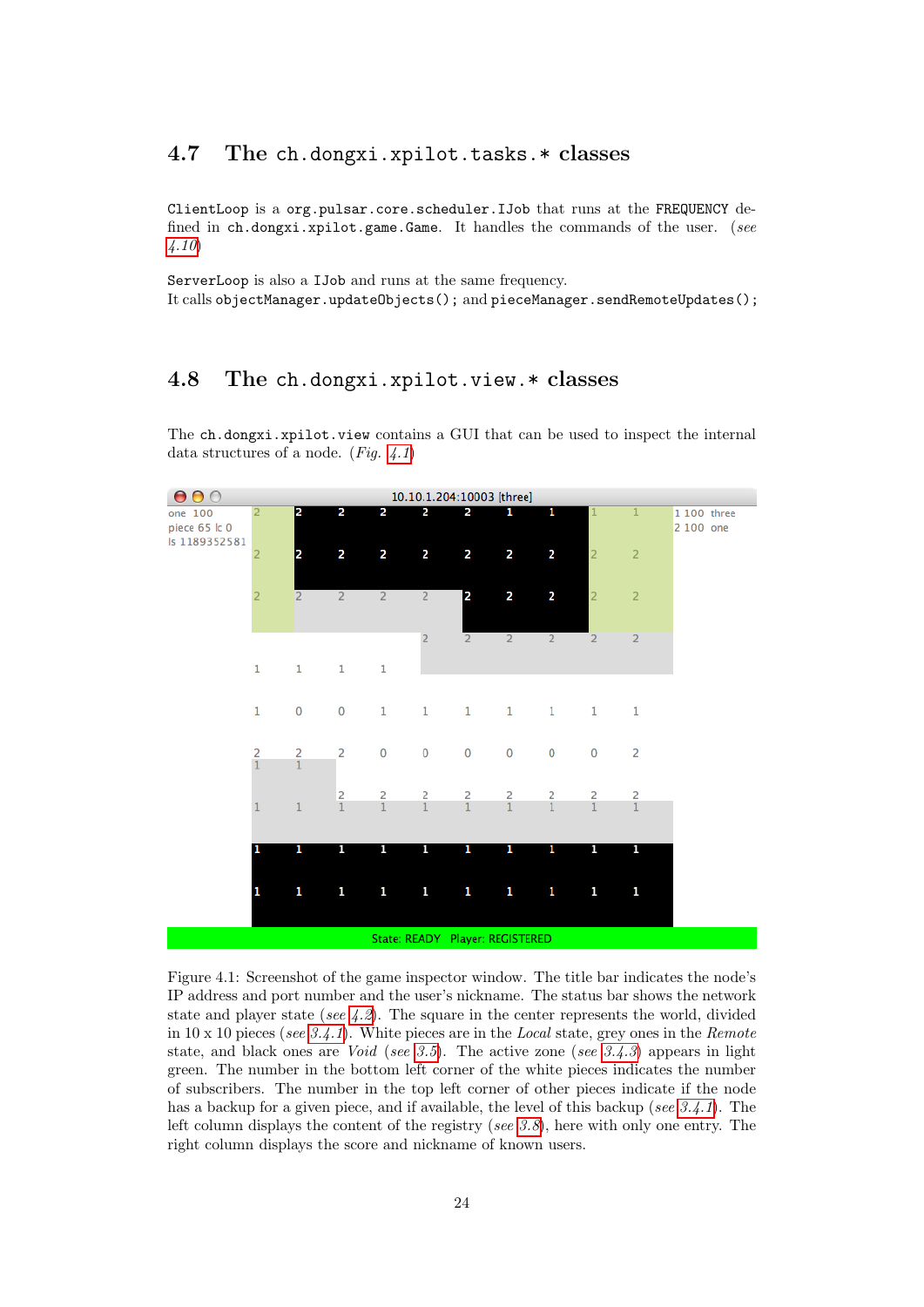#### <span id="page-26-0"></span>4.9 The ch.dongxi.xpilot.world.\* classes

The ch.dongxi.xpilot.world package provides classes for ships, bullets, walls, positions, and pieces (WorldPiece).

The World class contains the list of all WorldPieces. A piece can be accessed by its number, by its row and column coordinate, or by giving a position it contains. It declares the following constants: PIECE COUNT, ROW COUNT, COLUMN COUNT, PIECE HEIGHT, PIECE\_WIDTH, WORLD\_HEIGHT and WORLD\_WIDTH.

#### <span id="page-26-1"></span>4.10 Threads

XP2Pilot runs with only three threads:

- One thread (ch.dongxi.xpilot.legacy.net.PacketInputThread) reads the packets sent by the client, updates the connection information and enqueues the ship  ${\rm commands}$  in a java.util.concurrent.ConcurrentLinkedQueue. $^4$  $^4$
- The shutdown hook is invocated by the virtual machine when the user quits the game and thus run only a very short time. (see  $(4.2)$ )
- All other tasks are implemented as org.pulsar.core.scheduler.IJob and run inside the thread of the org.pulsar.core.scheduler.Scheduler.

<span id="page-26-2"></span><sup>&</sup>lt;sup>4</sup>which are then dequeued by the ClientLoop task (see  $4.7$ )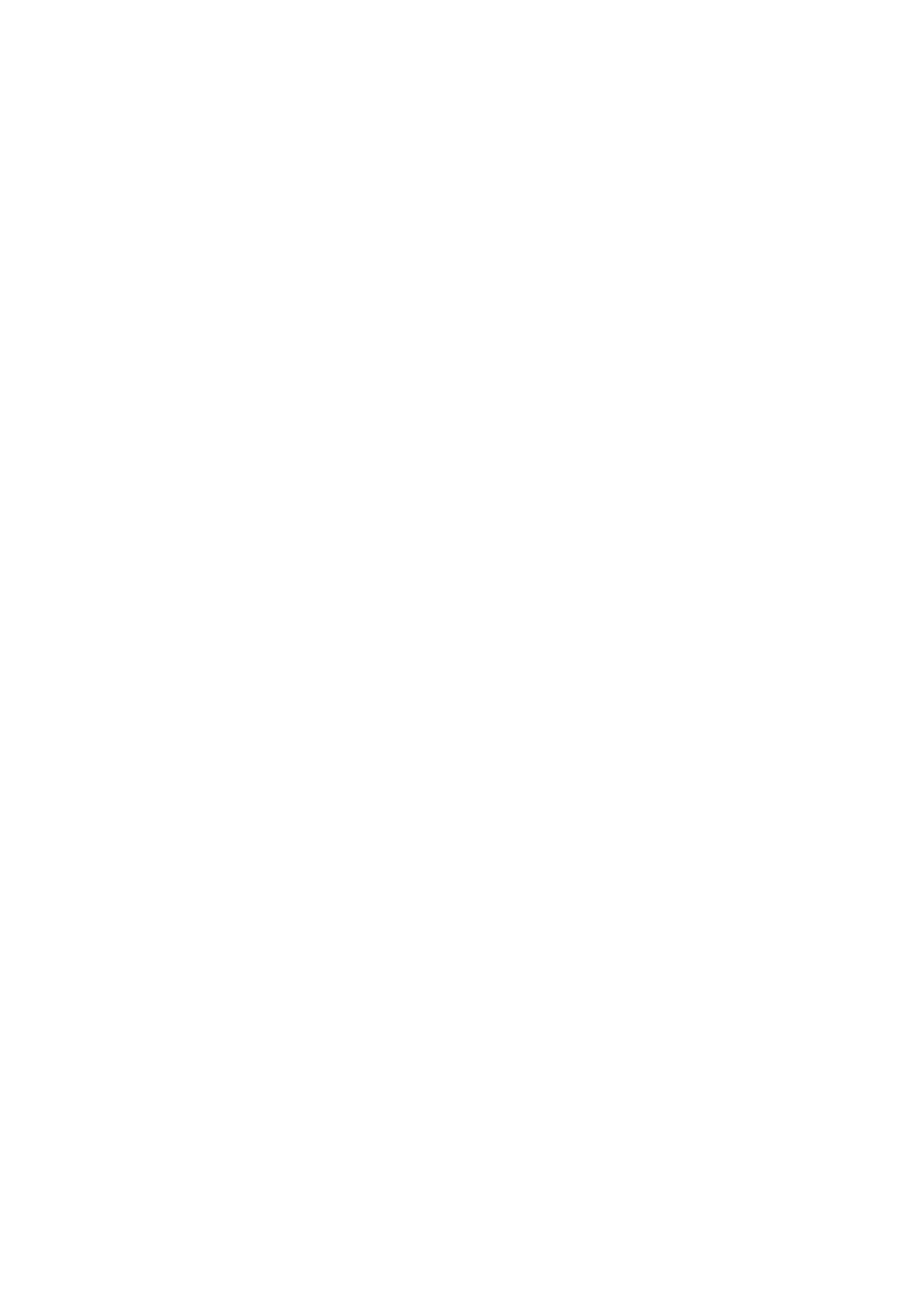### <span id="page-28-0"></span>Chapter 5

## Conclusion

Although not promised to a bright commercial future, nor having the pretension to be the most fun game ever created, XP2Pilot is nevertheless a successful implementation of a peer-to-peer game. It is not only a distributed but also a fully decentralized system. It adapts to the changing overlay network and recovers from inconsistencies with minimal inconvenience for the user.

The transition from one server node to the next one is almost unnoticeable, thus achieving the fluidity required by a realtime game.

The chosen design provides an efficient anti-cheating measure, i.e. the registrar, which hinders the user to locally manipulate its score.

Furthermore, we plan to reuse the solutions and concepts developed for XP2Pilot to build a distributed shared clipboard application, which could be used as a model for other peer-to-peer collaboration tools.

#### Related and Future Work

Many techniques developed on a practical level for this project can be found in solutions described by [\[10\]](#page-32-9) on a more theoretical level. We divided the world into pieces and described an active zone which they called region. The essential task of a node as for its server role is managing interactions between objects, which is what their coordinator does.

They used Scribe [\[11\]](#page-32-10), an application level multicast infrastructure, to reduce network traffic, whereas XP2Pilot could exploit Pulsar 's streaming capability. The challenge resides in the tradeoff between reduced bandwidth versus larger latency.

They conclude that building a distributed peer-to-peer game is a feasible option to achieve better scalability. We tend to agree, but like to add that building a fully decen-tralized and cheat-proof game might prove impossible for a realtime game.<sup>[1](#page-28-1)</sup>

Adding features to XP2Pilot to make it more like (or even better than) the original game, might not be the most rewarding undertaking. On the other hand, building on XP2Pilot, the implications of cheating on a decentralized peer-to-peer system could be further explored, and new measures to prevent it could be designed [\[9\]](#page-32-8).

<span id="page-28-1"></span><sup>1</sup>Although a secure implementation of a turn based game like poker should be possible, based on similar cryptographic primitives as in distributed voting protocols.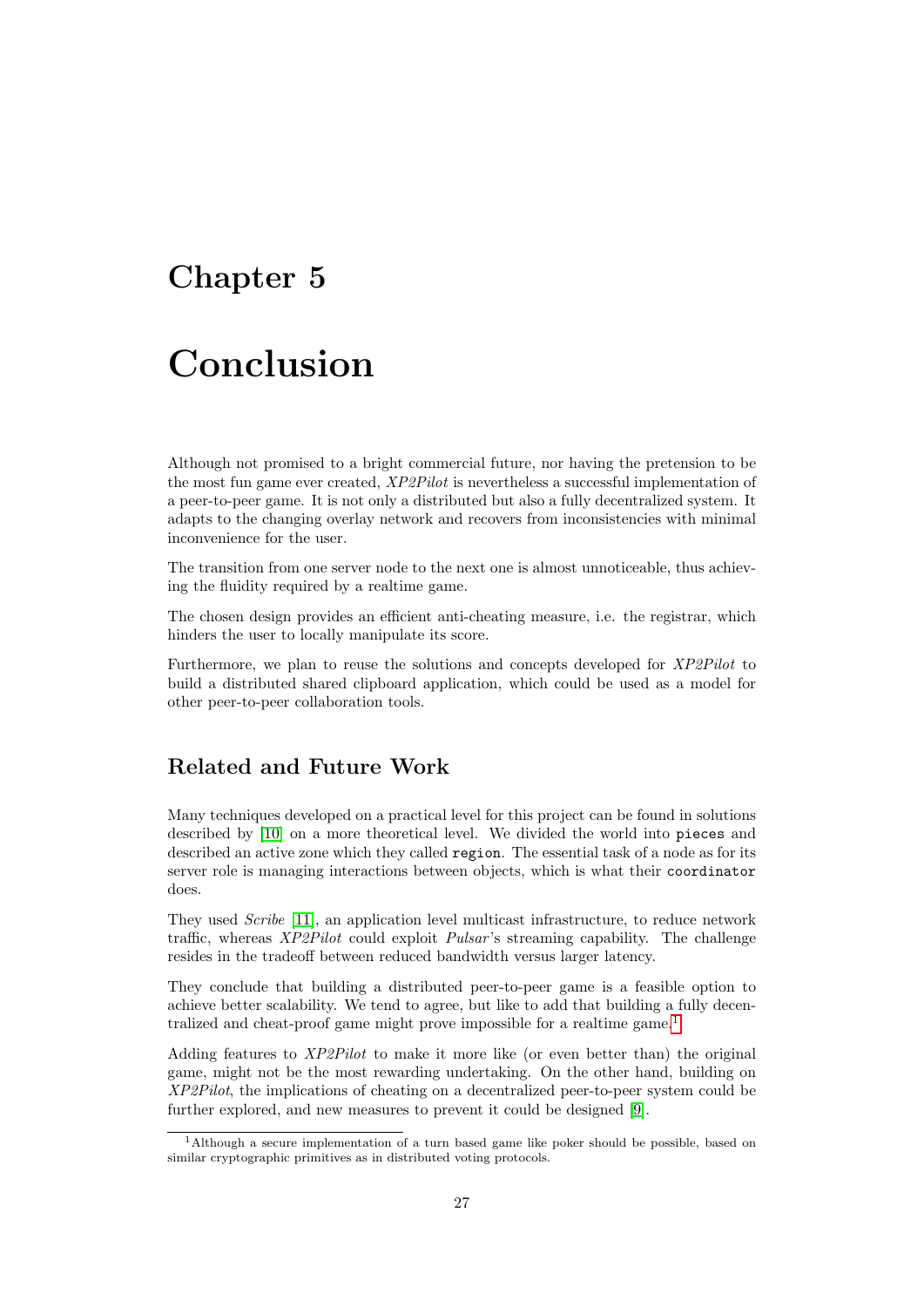Finding and adapting a form of week cryptography, secure enough for a peer-to-peer game or any other peer-to-peer system with timing constrains, would be a further challenge.

When considering an environment like the local area network, where implicit trust or security is given, one could explore if  $XP2Pilot$ 's method of distributing responsibility among nodes based on an underlying DHT could be used for other applications, in order to provide on the application layer what  $zeroconf^2$  $zeroconf^2$  aims at doing on the network layer.

<span id="page-29-0"></span><sup>2</sup>http://www.zeroconf.org/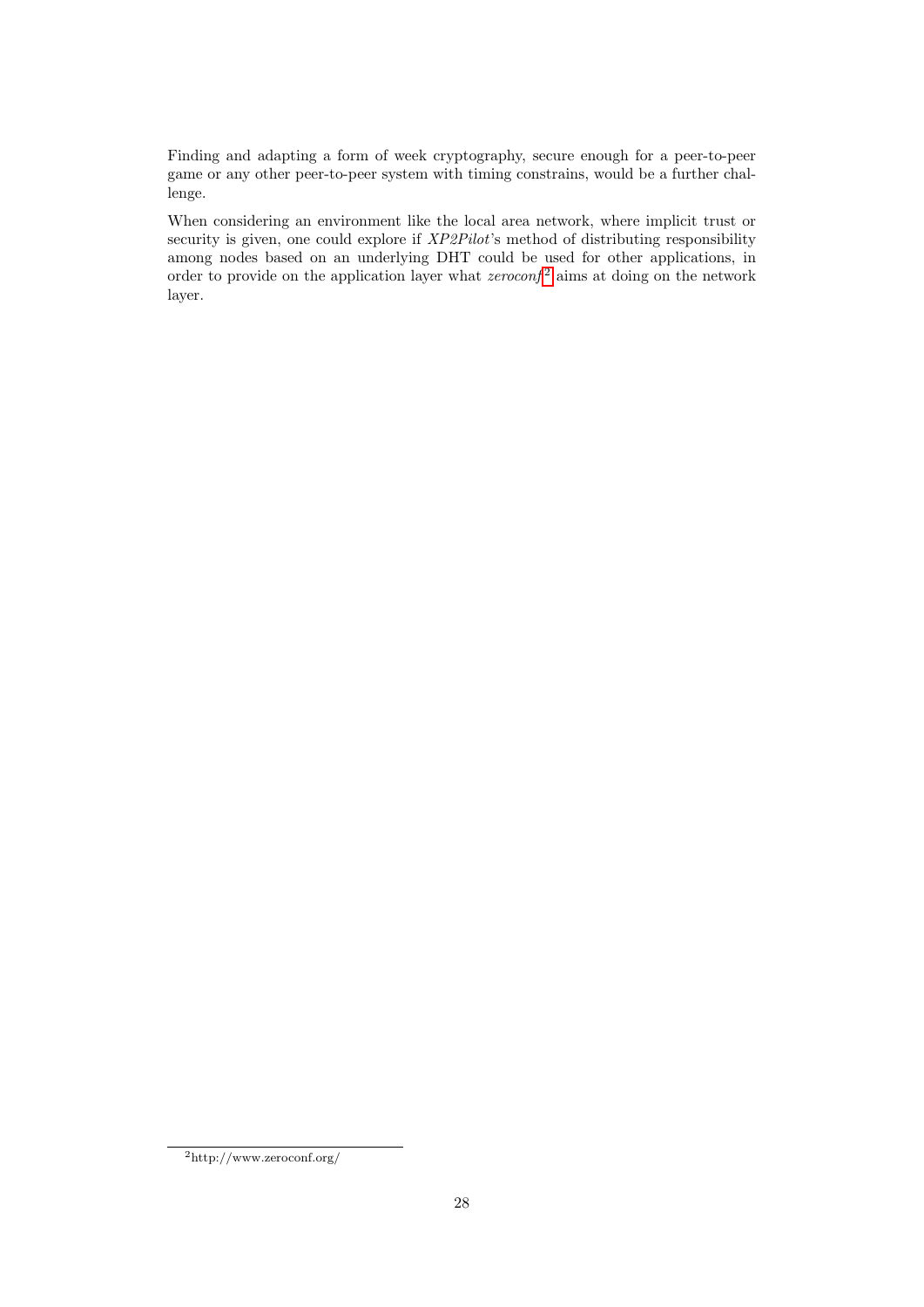# List of Figures

| 2.1 |                                                                                            | 8  |
|-----|--------------------------------------------------------------------------------------------|----|
| 3.1 |                                                                                            | 9  |
| 3.2 | Client-Server architecture of $XPilot\text{-}NG$ with 3 players.                           | 10 |
| 3.3 | P2P architecture of $XP2Pilot$ with 3 players.                                             | 10 |
| 3.4 | The world as seen by a node. $\dots \dots \dots \dots \dots \dots \dots \dots \dots \dots$ | 13 |
| 3.5 | State transition graph for a piece                                                         | 14 |
| 3.6 |                                                                                            | 15 |
| 3.7 |                                                                                            | 16 |
| 3.8 | Combined piece transfer and subscription transfer process.                                 | 16 |
| 3.9 |                                                                                            | 17 |
|     | 3.10 (a) Registration process. (b) Querying for the score and nickname of a                |    |
|     | user. (c) Inserting a new ship. (d) Ship transfer between 2 server nodes.                  | 18 |
|     | 3.11 Replacement of a ship after it has been destroyed. $\dots \dots \dots \dots$          | 19 |
|     |                                                                                            |    |
|     | 4.1 Screenshot of the game inspector window                                                | 24 |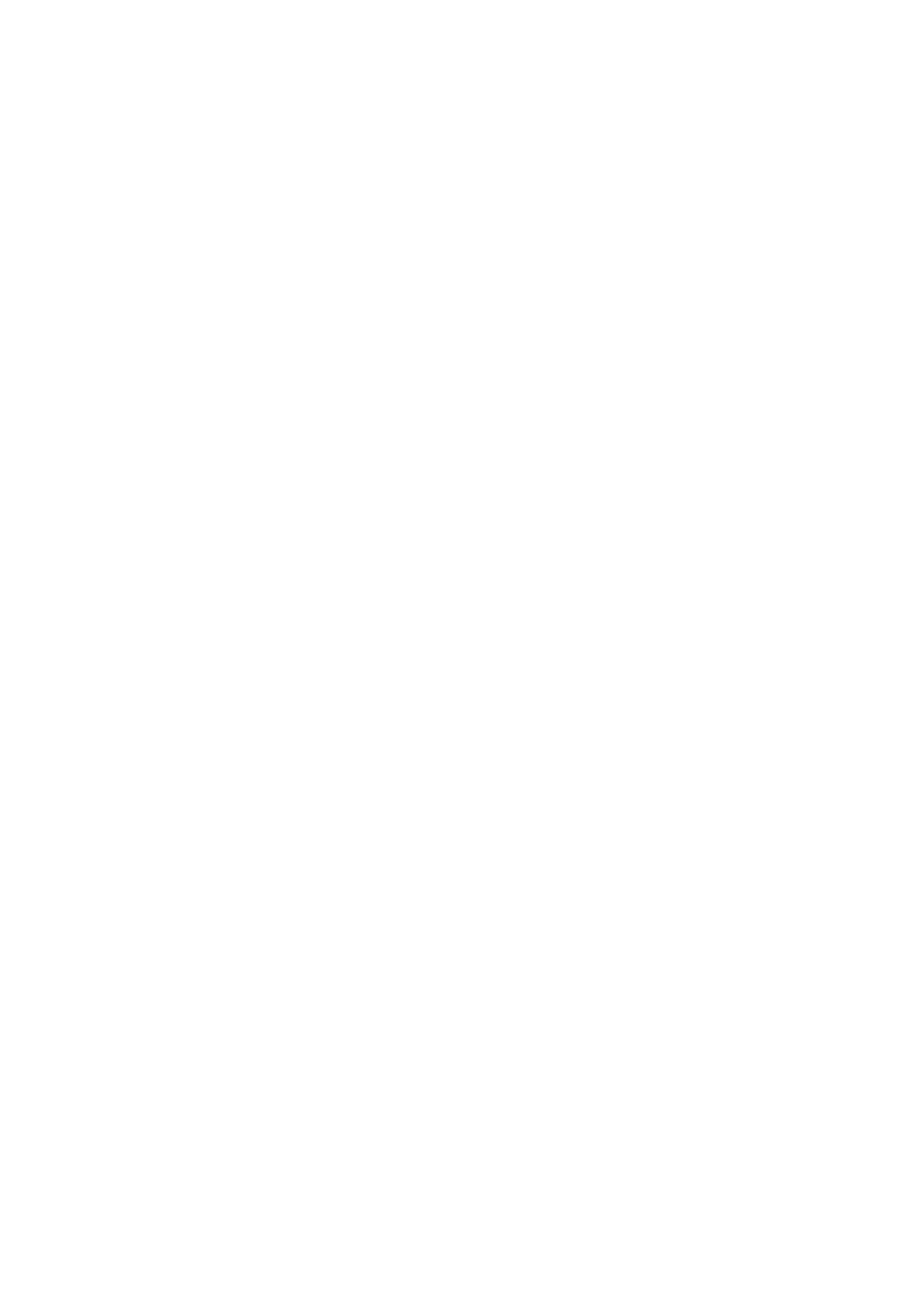## Bibliography

- <span id="page-32-0"></span>[1] Bittorrent protocol specification v1.0, July 2006.
- <span id="page-32-1"></span>[2] Remo Meier. Peer-to-peer live streaming. Master's thesis, ETH Zurich, 2007.
- <span id="page-32-2"></span>[3] Sylvia Ratnasamy, Paul Francis, Mark Handley, Richard Karp, and Scott Shenker. A scalable content-addressable network. In Proceedings of the ACM SIGCOMM '01 Conference, 2001.
- <span id="page-32-3"></span>[4] Ion Stoica, Robert Morris, David Karger, M. Frans Kaashoek, and Hari Balakrishnan. Chord: A scalable peer-to-peer lookup service for internet applications. In Proceedings of the ACM SIGCOMM '01 Conference, August 2001.
- <span id="page-32-4"></span>[5] Antony Rowstron and Peter Druschel. Pastry: Scalable, decentralized object location, and routing for large-scale peer-to-peer systems. Lecture Notes in Computer Science, 2001.
- <span id="page-32-5"></span>[6] Katherine L. Morse. Interest management in large-scale distributed simulations. Technical Report ICS-TR-96-27, Department of Information & Computer Science, University of California, Irvine, 1996.
- <span id="page-32-6"></span>[7] Jeffrey Pang, Frank Uyeda, and Jacob R. Lorch. Scaling peer-to-peer games in low-bandwidth environments. International Workshop on Peer-to-Peer Systems (IPTPS), 2007.
- <span id="page-32-7"></span>[8] Markus Bylund and Fredrik Espinoza. Testing and demonstrating context-aware services with quake III arena. Communications of the ACM, 2002.
- <span id="page-32-8"></span>[9] Nathaniel E. Baughman, Marc Liberatore, and Brian Neil Levine. Cheat-proof playout for centralized and peer-to-peer gaming. Technical report, Dept. of Computer Science, University of Massachusetts, 2007.
- <span id="page-32-9"></span>[10] Björn Knutsson, Honghui Lu, Wei Xu, and Bryan Hopkins. Peer-to-peer support for massively multiplayer games. Technical report, Department of Computer and Information Science, University of Pennsylvania, 2004.
- <span id="page-32-10"></span>[11] Miguel Castro, Peter Druschel, Anne-Marie Kermarrec, and Antony Rowstron. Scribe: A large-scale and decentralized application-level multicast infrastructure. IEEE Journal on Selected Areas in Communications (JSAC), 2002.